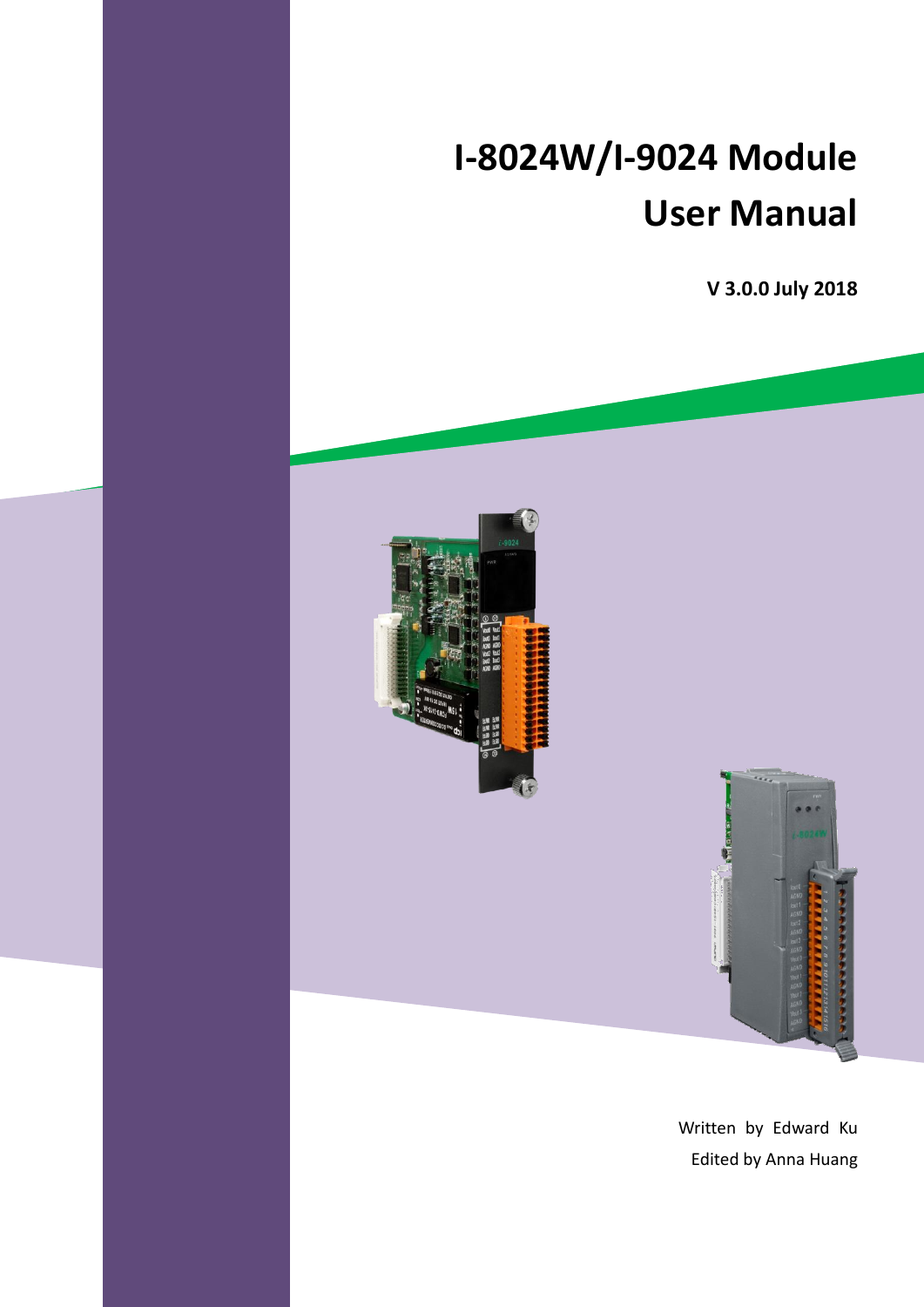#### **Warranty**

All products manufactured by ICP DAS are under warranty regarding defective materials for a period of one year, beginning from the date of delivery to the original purchaser.

#### **Warning**

ICP DAS assumes no liability for any damage resulting from the use of this product. ICP DAS reserves the right to change this manual at any time without notice. The information furnished by ICP DAS is believed to be accurate and reliable. However, no responsibility is assumed by ICP DAS for its use, nor for any infringements of patents or other rights of third parties resulting from its use.

#### **Copyright**

Copyright © 2018 by ICP DAS Co., Ltd. All rights are reserved.

#### **Trademarks**

Names are used for identification purposes only and may be registered trademarks of their respective companies.

#### **Contact Us**

If you have any problems, please feel free to contact us. You can count on us for a quick response. Email: service@icpdas.com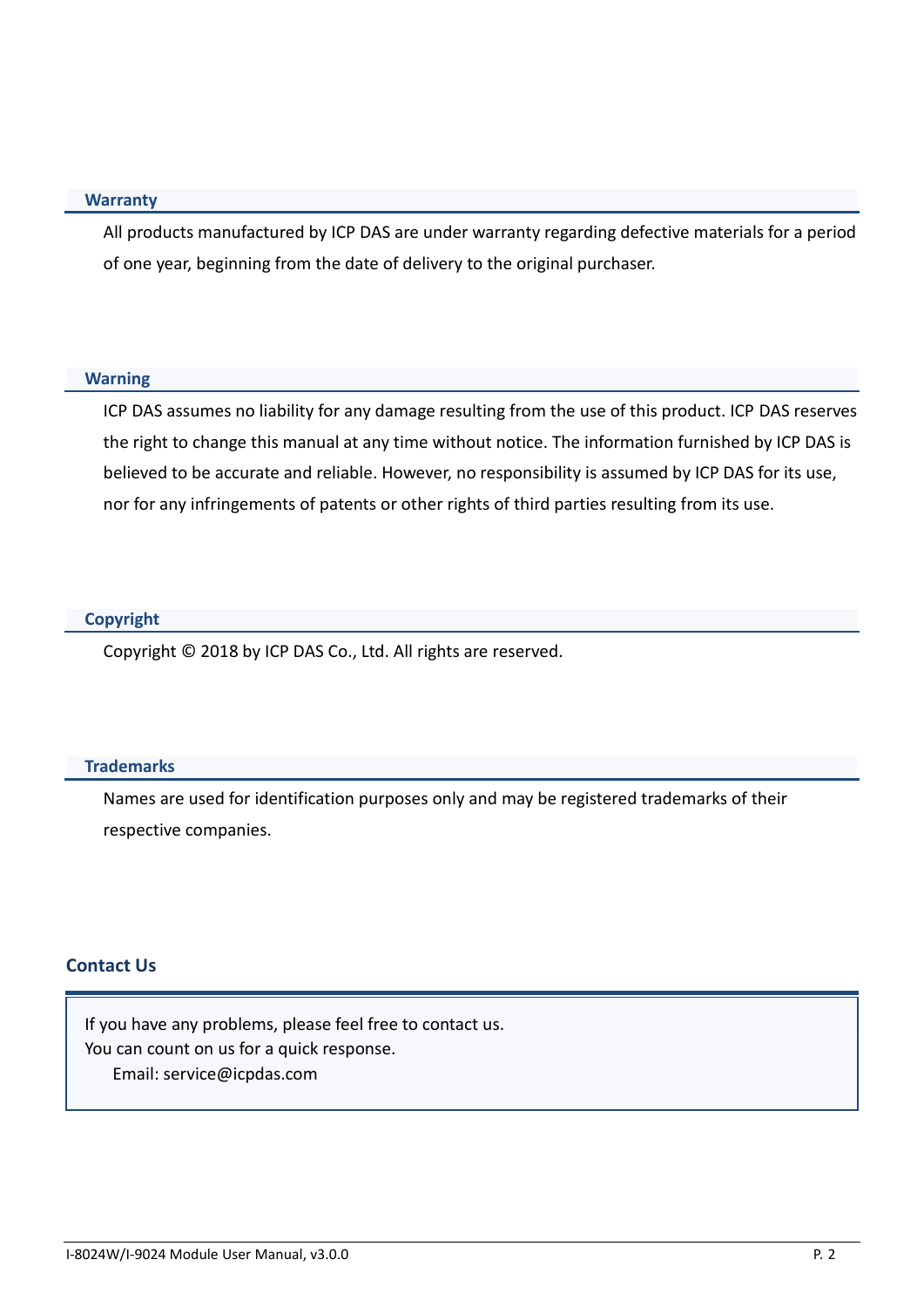# <span id="page-2-0"></span>**Table of Contents**

| 1. |      |  |  |  |  |  |
|----|------|--|--|--|--|--|
|    | 1.1. |  |  |  |  |  |
|    | 1.2. |  |  |  |  |  |
|    | 1.3. |  |  |  |  |  |
|    | 1.4. |  |  |  |  |  |
| 2. |      |  |  |  |  |  |
|    | 2.1. |  |  |  |  |  |
|    | 2.2. |  |  |  |  |  |
| 3. |      |  |  |  |  |  |
| 4. |      |  |  |  |  |  |
|    | 4.1. |  |  |  |  |  |
|    | 4.2. |  |  |  |  |  |
|    | 4.3. |  |  |  |  |  |
|    | 4.4. |  |  |  |  |  |
|    | 4.5. |  |  |  |  |  |
|    |      |  |  |  |  |  |
|    |      |  |  |  |  |  |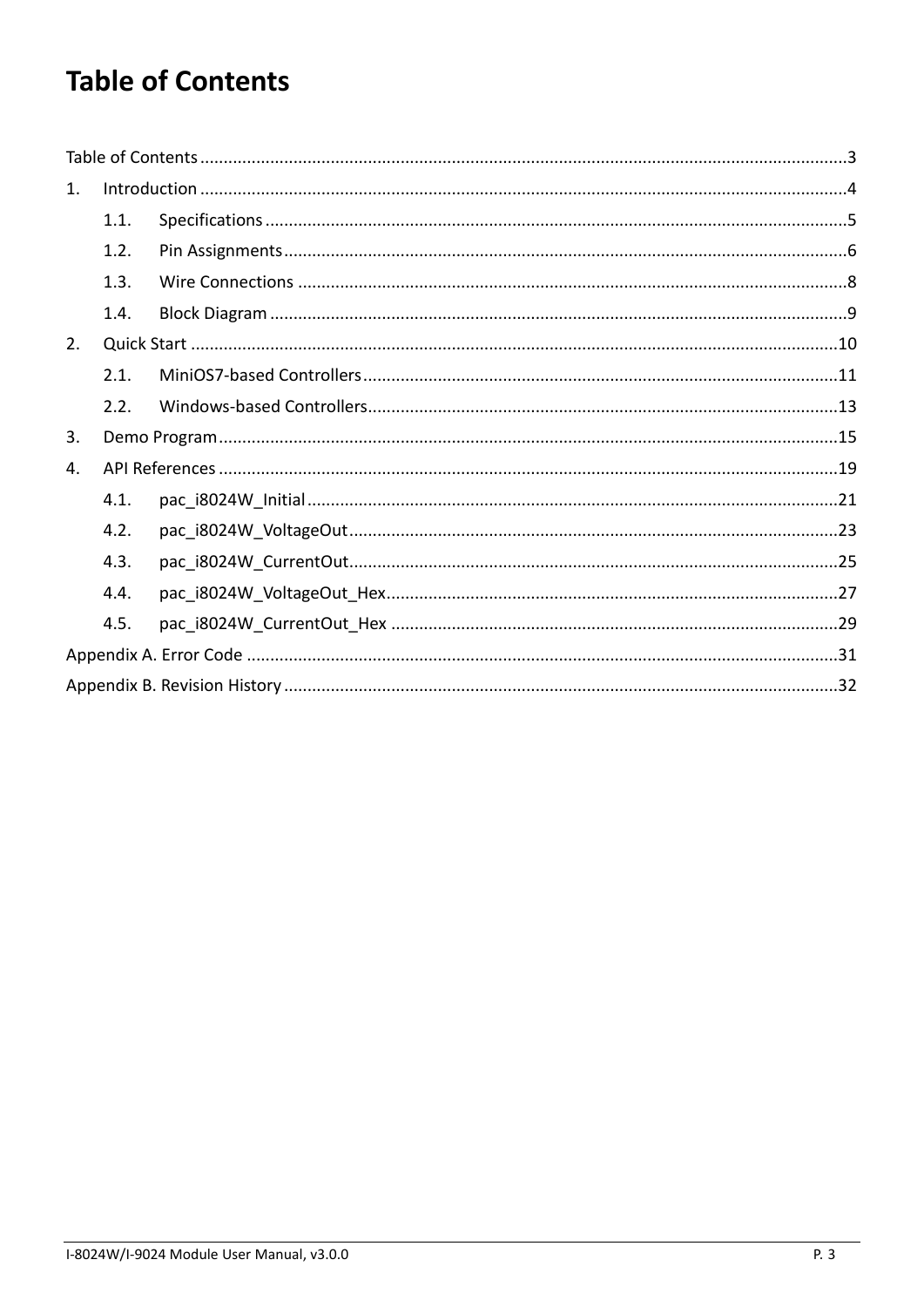# <span id="page-3-0"></span>**1. Introduction**

The I-8024W/I-9024 is a 14-bit analog output module, which offer 4 single-ended analog output channels. Every channel can be programmed to an individual output range of,  $\pm 10$  V or 0  $\degree$  +20 mA.

The I-8024W/I-9024 provide RF immunity level matching that defined by IEC 61000-4-3 standard, together with 4 kV ESD protection as well as 3000 VDC intra-module isolation.

The Slew rate of I-8024W module is about 16 us (62.5 K Hz) from +10 V to -10V.

### **Features**

- 4-channel Voltage or Current Output
- Individual Channel Configuration
- 3000 VDC Intra-module Isolation
- RF Immunity
- 4 kV ESD Protection
- Wide Operating Temperature Range: -25 to +75°C

### **Applicable Platform table**

The following table shows which platform the module applies to.

| <b>Platform</b> | <b>OS</b>                         | <b>Module</b> |
|-----------------|-----------------------------------|---------------|
| <b>XPAC</b>     | XP-8000(WES)                      | I-8024W       |
|                 | XP-8000-Atom (WES)                | I-8024W       |
|                 | XP-8000-WES7 (WES7)               | I-8024W       |
|                 | XP-8000-CE6 (WinCE 6.0)           | I-8024W       |
|                 | XP-8000-Atom-CE6 (WinCE 6.0)      | I-8024W       |
|                 | XP-9000-WES7(WES7)                | $I-9024$      |
| <b>WinPAC</b>   | WP-8000 (CE 5.0/7.0)              | I-8024W       |
|                 | WP-9000-CE7 (CE 7.0)              | $I-9024$      |
| <b>LinPAC</b>   | LinPAC-8000(Linux kernel 3.2/4.4) | I-8024W       |
|                 | LinPAC-9000(Linux kernel 3.2/4.4) | $I-9024$      |
| <b>IPAC</b>     | iPAC-8000 (MiniOS7)               | I-8024W       |
|                 | I-8000 (MiniOS7)                  | I-8024W       |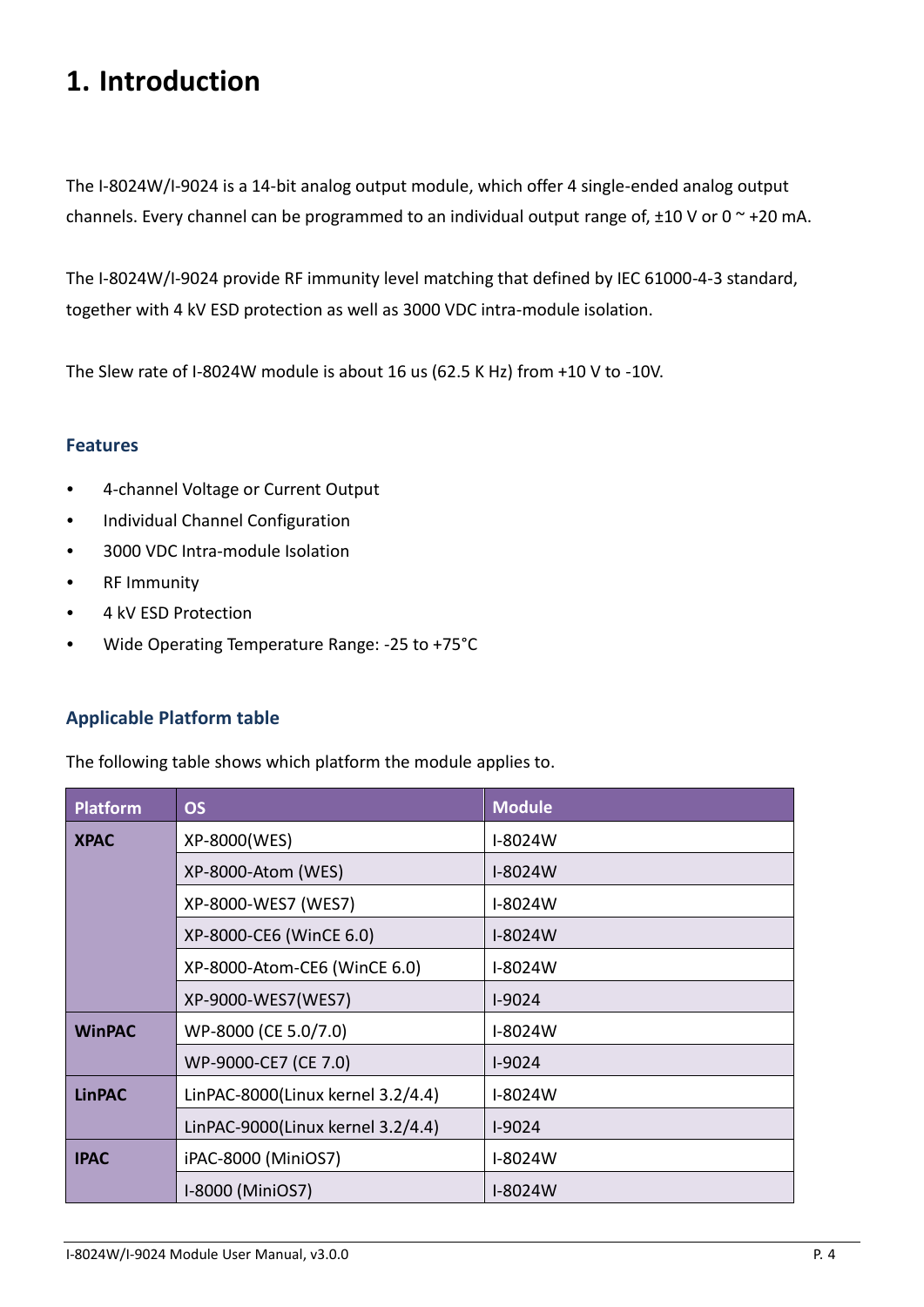# <span id="page-4-0"></span>**1.1. Specifications**

| <b>Analog Output</b>                   |         | <b>I-8024W</b>                         | $I-9024$                                                      |  |
|----------------------------------------|---------|----------------------------------------|---------------------------------------------------------------|--|
| Channels                               |         | 4                                      |                                                               |  |
| <b>Current Output Wiring</b>           |         | Sink                                   |                                                               |  |
| Range                                  |         | +/- 10V, 0 $\sim$ +20 mA               |                                                               |  |
| Resolution                             |         | 14-bit                                 |                                                               |  |
| Accuracy                               | voltage | $+/- 0.1\%$ of FSR;                    |                                                               |  |
|                                        | current | $+/- 0.2%$ of FSR                      |                                                               |  |
| ReadbackAccuracy                       |         | $+/-1\%$ of FSR                        |                                                               |  |
| Zero Drift                             | Voltage | $+/-30 \mu V/$ °C                      |                                                               |  |
|                                        | Current | $+/-0.2 \mu A/$ °C                     |                                                               |  |
| Span Drift                             |         | $+/- 20$ ppm/°C                        |                                                               |  |
| <b>Voltage Output Capability</b>       |         | 10 V @ 20 mA                           |                                                               |  |
| Max Current Load Resistance            |         | External +24V: 1050 Ohms               |                                                               |  |
| <b>LED Indicators</b>                  |         |                                        |                                                               |  |
| System LED Indicator                   |         | 1 LED as Power/Communication Indicator |                                                               |  |
| <b>Isolation</b>                       |         |                                        |                                                               |  |
| Intra-module Isolation, Field to Logic |         | 3000 VDC                               |                                                               |  |
| <b>EMS Protection</b>                  |         |                                        |                                                               |  |
| ESD (IEC 61000-4-2)                    |         | ±4 kV Contact for each Terminal        | ±4 kV Contact for each Terminal<br>±8 kV Air for Random Point |  |
| <b>Power</b>                           |         |                                        |                                                               |  |
| <b>Power Consumption</b>               |         | 2 W Max.                               |                                                               |  |
| <b>Mechanical</b>                      |         |                                        |                                                               |  |
| Dimensions (L x W x H)                 |         | 30 mm x 102 mm x 115 mm                | 144 mm x 31 mm x 134 mm                                       |  |
| <b>Environment</b>                     |         |                                        |                                                               |  |
| <b>Operating Temperature</b>           |         | $-25$ ~ $+75$ °C                       |                                                               |  |
| <b>Storage Temperature</b>             |         | $-30$ ~ $+80$ °C                       | $-40$ ~ $+85$ °C                                              |  |
| Humidity                               |         | 10 $\sim$ 90% RH, Non-condensing       |                                                               |  |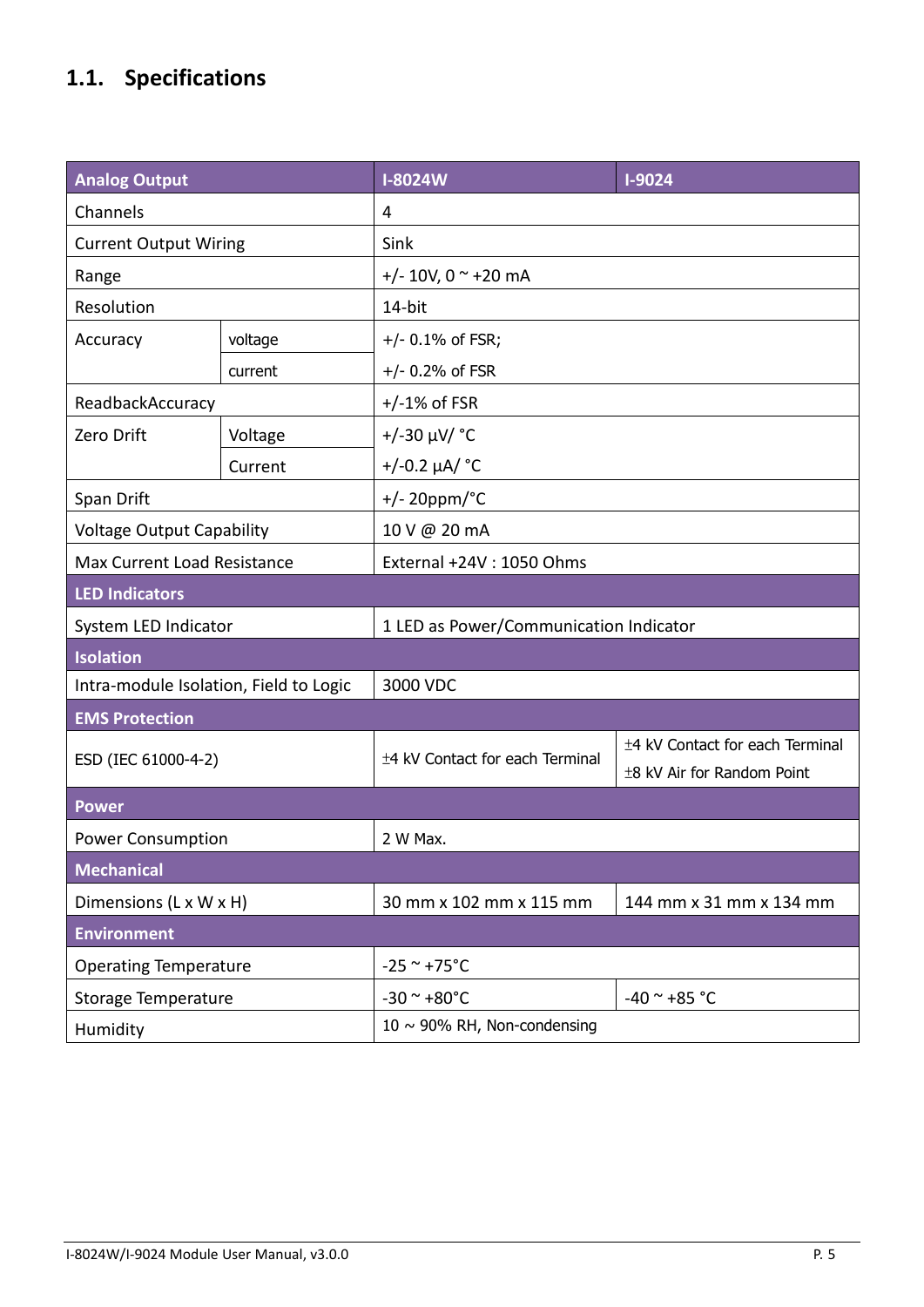# <span id="page-5-0"></span>**1.2. Pin Assignments**

## **I-8024W**

|               |        | Terminal No. | <b>Pin Assignment</b> |
|---------------|--------|--------------|-----------------------|
| FWR<br>O<br>O | E      | 01           | lout0                 |
|               | D      | 02           | AGND                  |
|               | Ð      | 03           | lout1                 |
|               | $\Box$ | 04           | AGND                  |
|               | D      | 05           | lout2                 |
|               | $\Box$ | 06           | AGND                  |
| $\mathbf{1}$  | п      | 07           | lout3                 |
|               | D      | 08           | AGND                  |
|               | п      | 09           | Vout0                 |
|               | D      | 10           | AGND                  |
|               | D      | 11           | Vout1                 |
|               | D      | 12           | AGND                  |
|               | Д      | 13           | Vout <sub>2</sub>     |
|               | D      | 14           | AGND                  |
|               | п      | 15           | Vout3                 |
| 16            | D      | 16           | AGND                  |
|               |        |              |                       |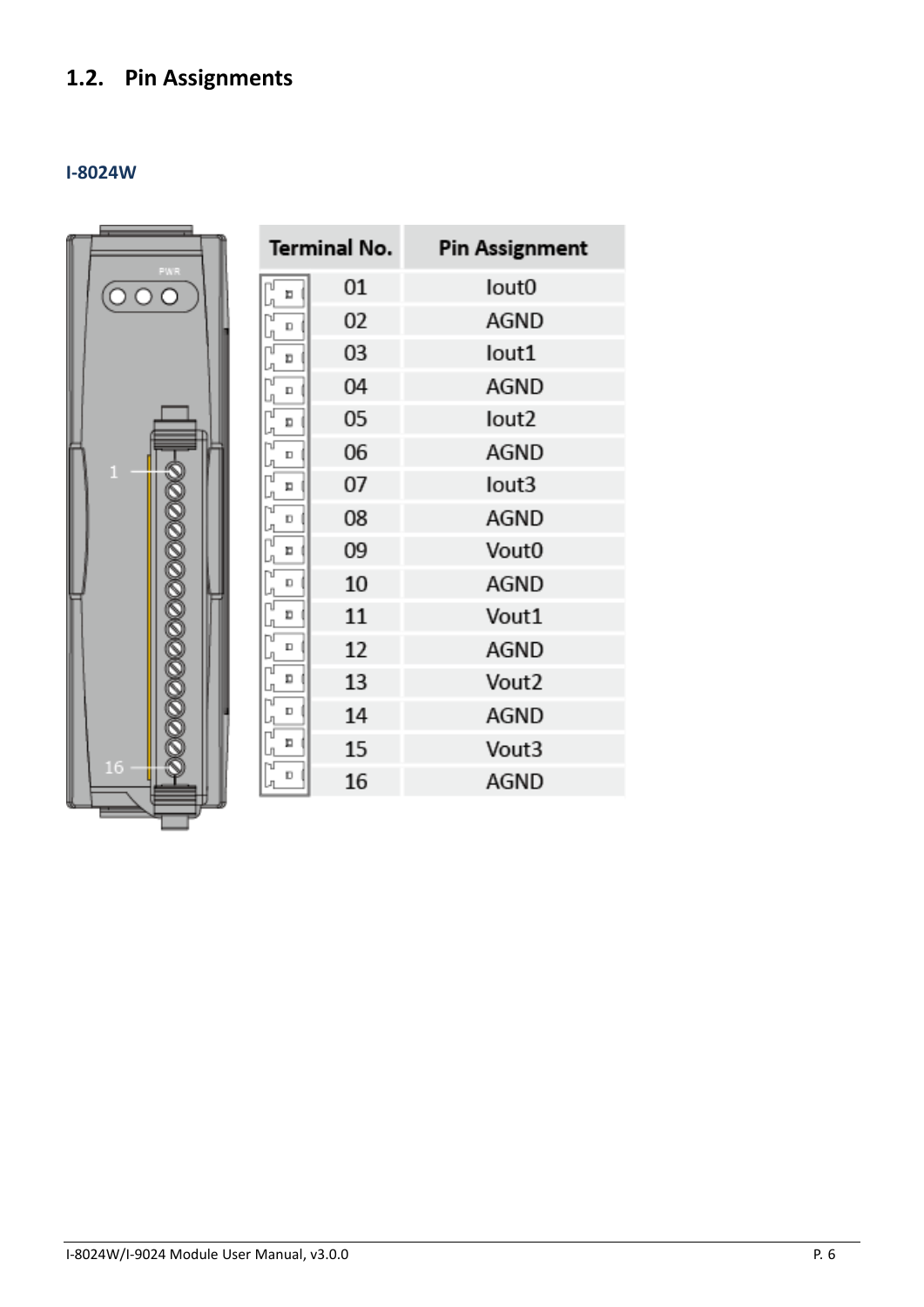$\begin{bmatrix} + \ 1 \end{bmatrix}$ 

| Е             |
|---------------|
| í<br>1        |
|               |
| 10<br>20<br>É |
|               |
| s             |

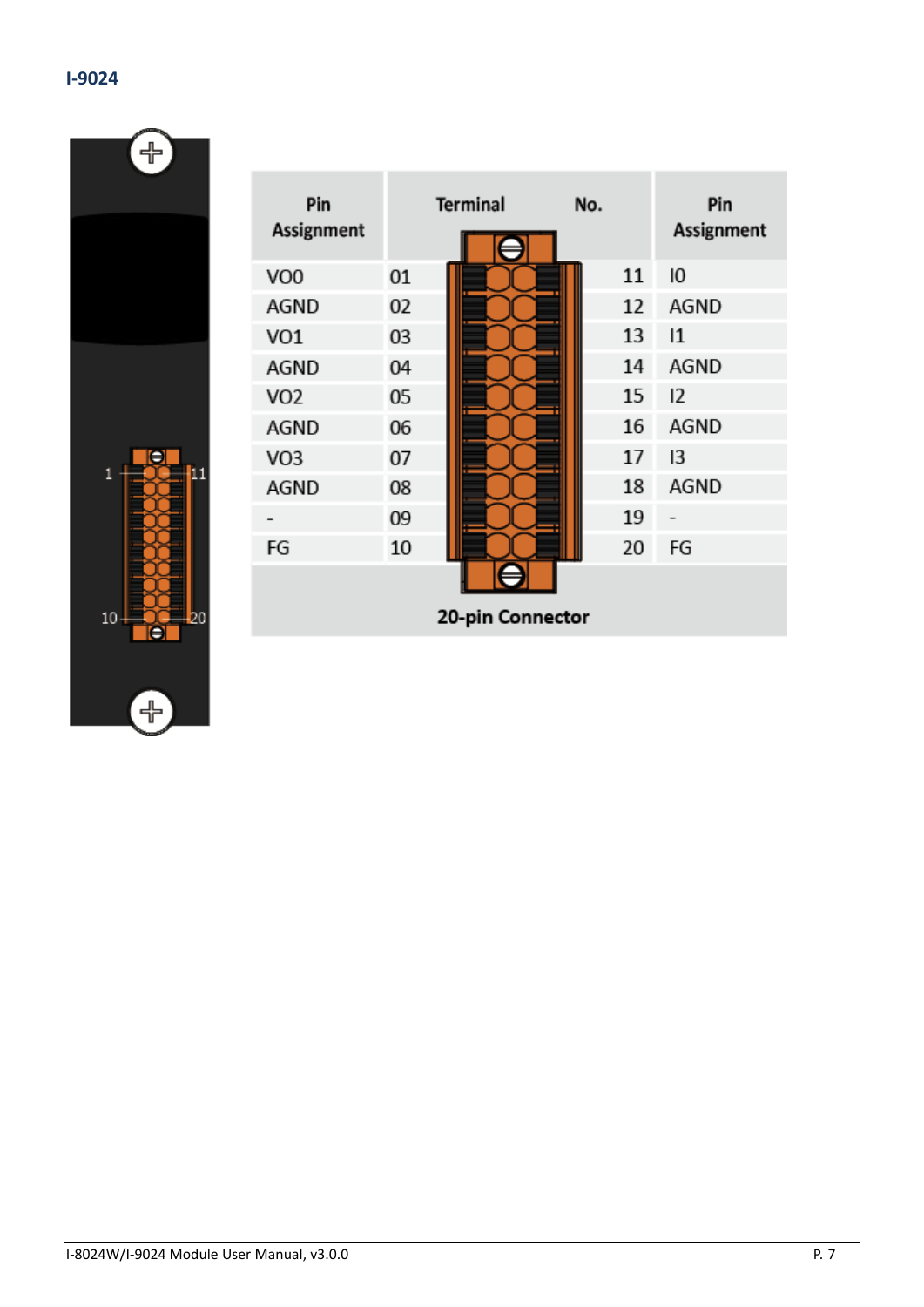# <span id="page-7-0"></span>**1.3. Wire Connections**

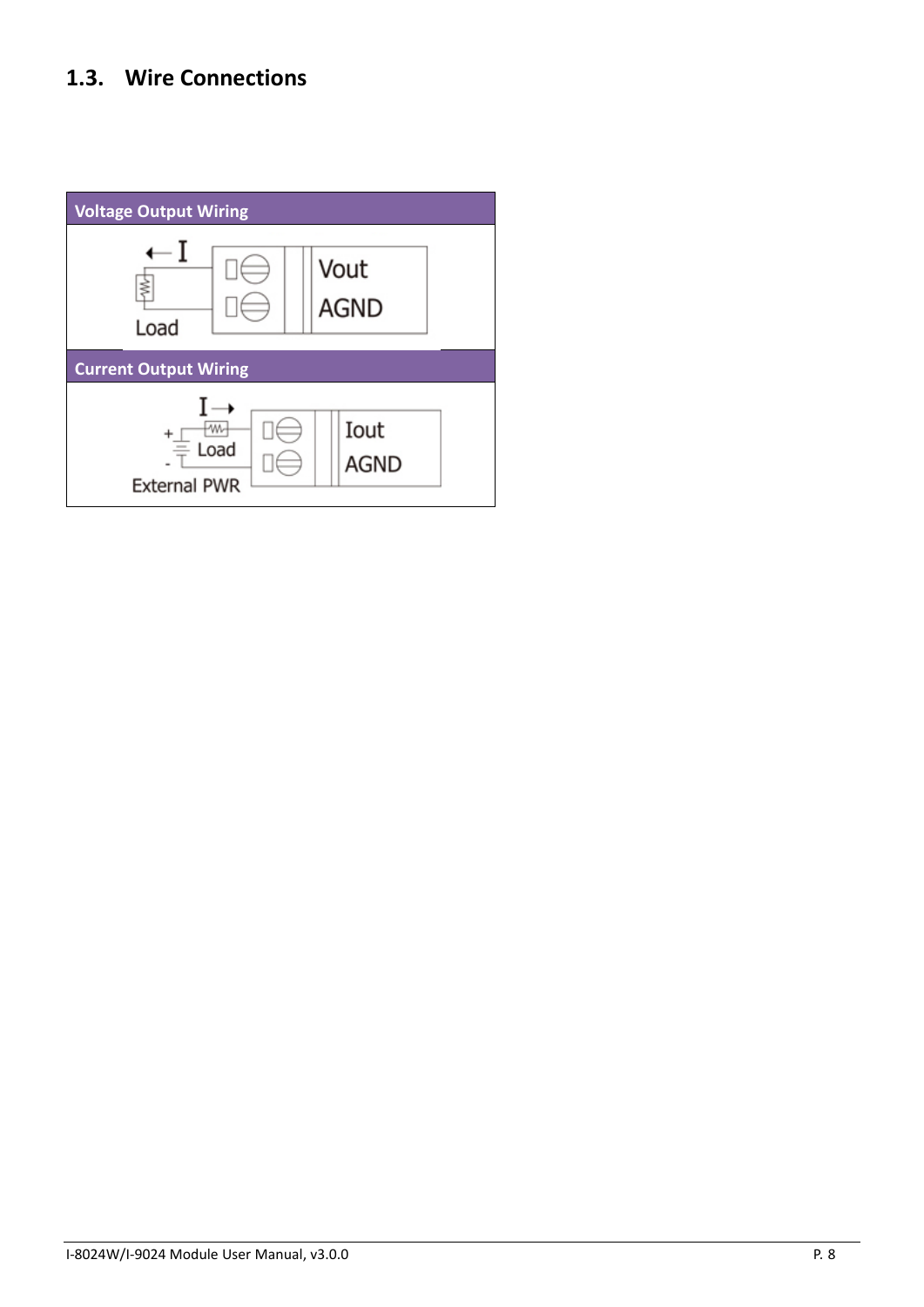# <span id="page-8-0"></span>**1.4. Block Diagram**

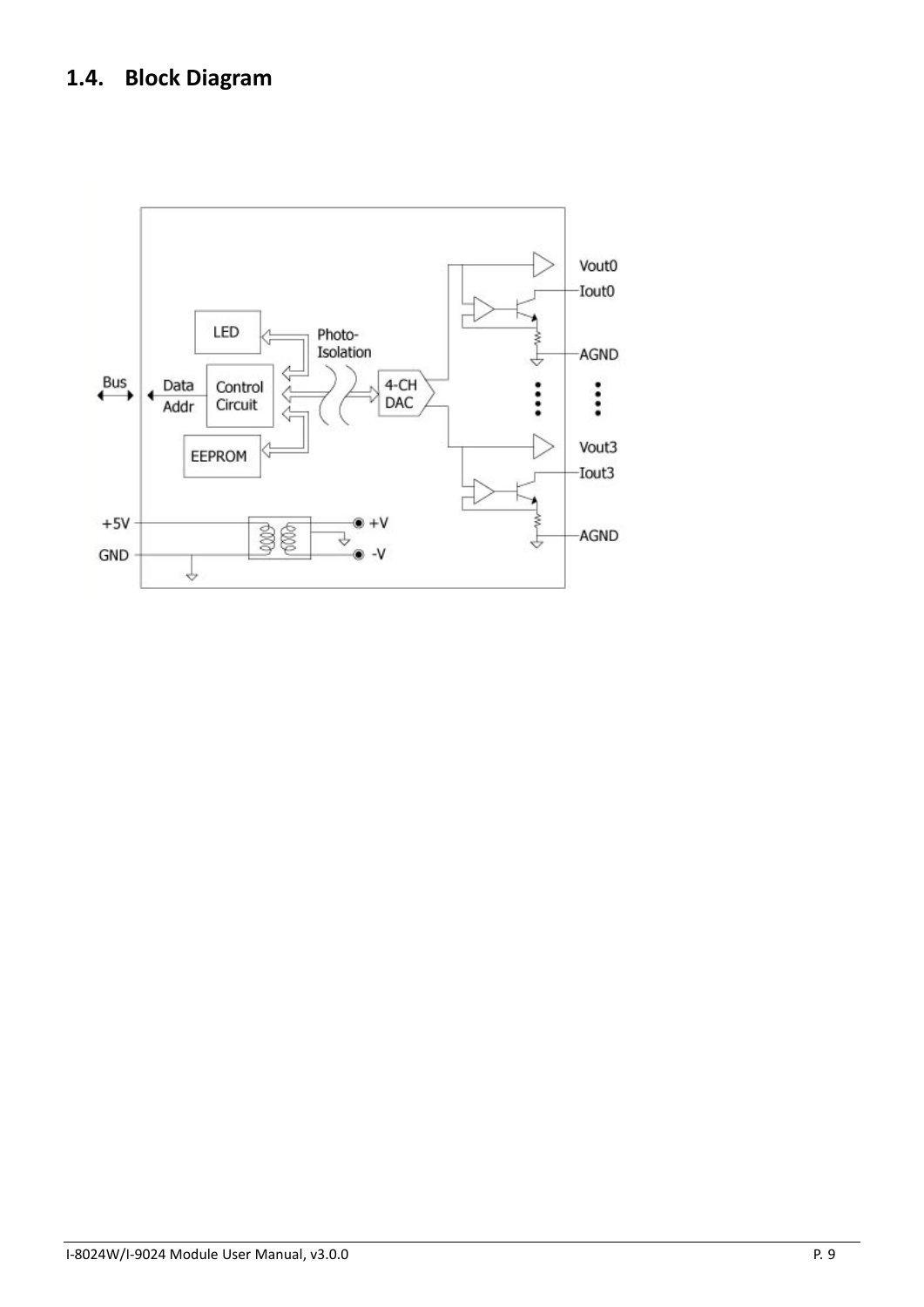# <span id="page-9-0"></span>**2. Quick Start**

This section provides a Getting Started guide when using on either the MiniOS7 or Windows platforms.

- For [MiniOS7-based Controllers,](#page-10-0) see section 2.1 (i-8000 and iPAC-8000 modules)
- For [Windows-based Controllers,](#page-12-0) see section 2.2 (WinCE and WES modules)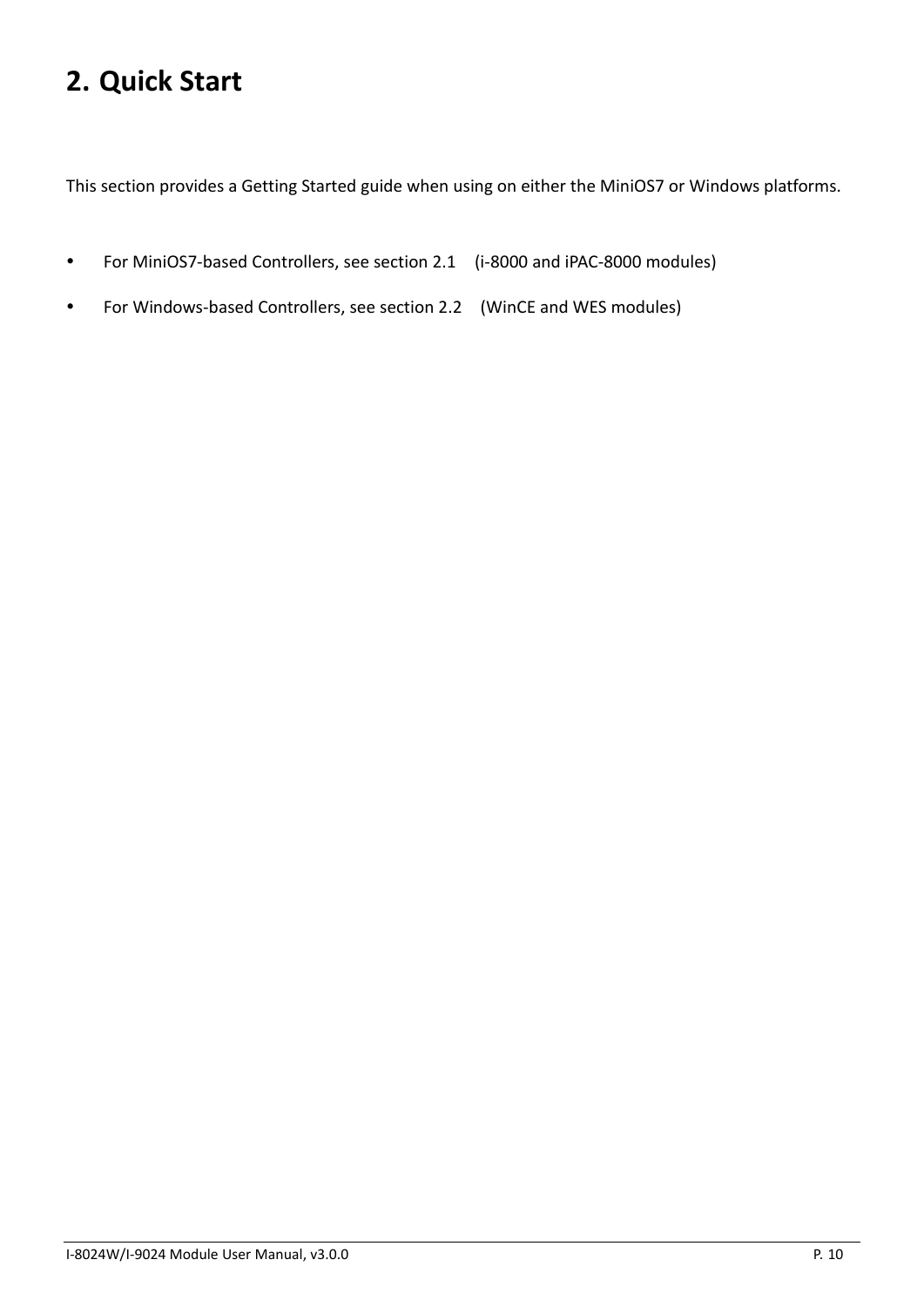# <span id="page-10-0"></span>**2.1. MiniOS7-based Controllers**

The 8024DEMO.exe executable file, which is located in the I-8024W folder of the demo programs, can be used to retrieve the basic configuration information related to the module, and to verify the AI read functions. The basic configuration information includes:

• The data output for each channel

(See the Location of the Demo Programs section for details of where to find the 8024DEMO.exe file in the demo programs folder)

- **Step 1.** I-8024 doesn't support Hot plugging, please make sure the module plugged on the host before turn on the PAC.
- **Step 2.** Connect to the device (e.g., Digital Meter) by the Single-ended wiring method, as illustrated below.

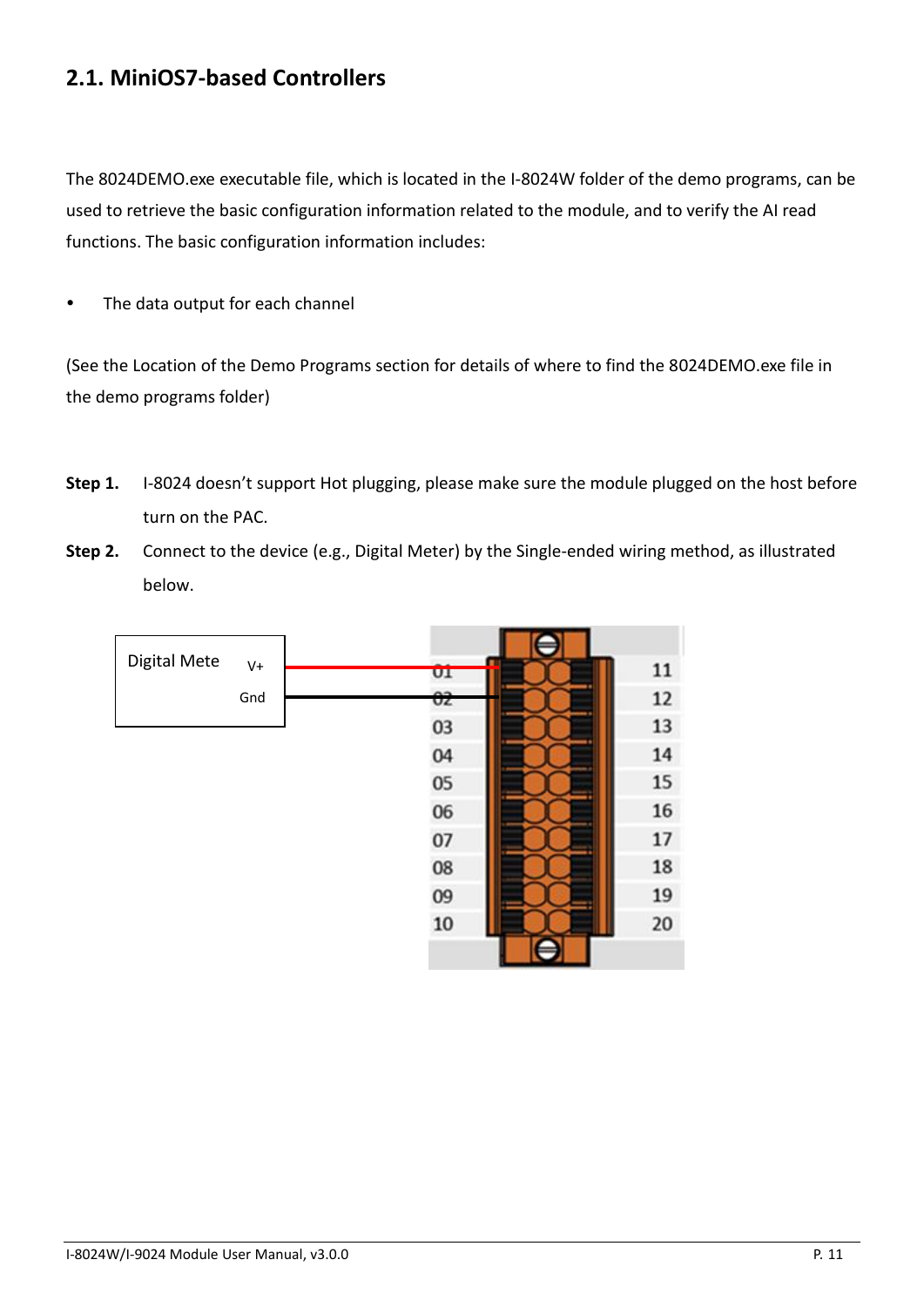**Step 3.** Executed the Dcon utility pro.exe on the controller, and then verify that the basic information and the data output to the Digital Meter, as indicated in the diagram below:

### **Check output Value**



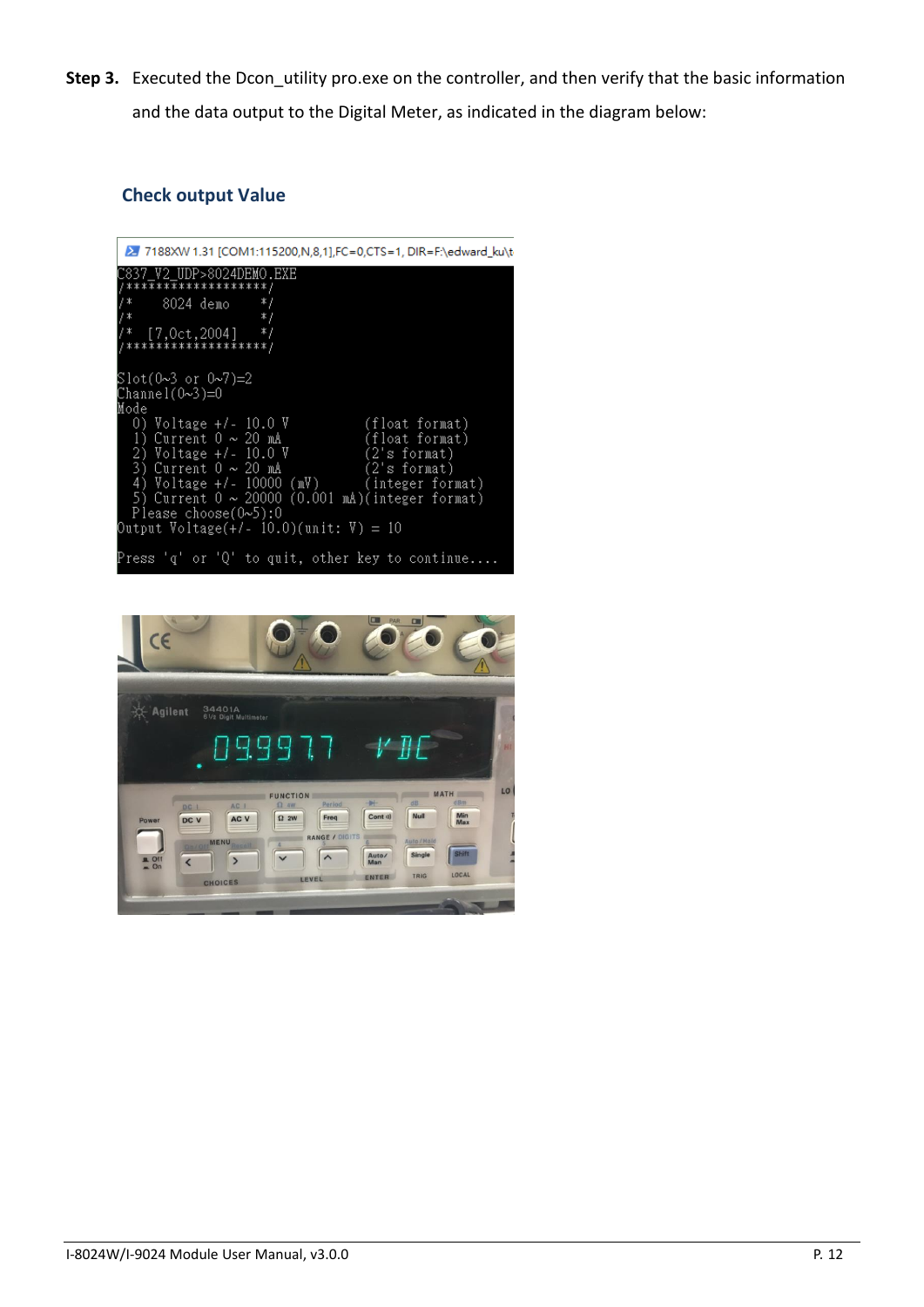# <span id="page-12-0"></span>**2.2. Windows-based Controllers**

The Dcon Utility pro.exe executable file, which is located in the ICP DAS website, can be used to retrieve the basic configuration information related to the module, and to verify the AI read functions. The basic configuration information includes:

- The version number and the published date of the library.
- The FPGA version
- The Gain and Offset values for each input range
- The data output for each channel
- **Step 1.** I-9024 doesn't support Hot plugging, please make sure the module plugged on the host before turn on the PAC.
- **Step 2.** Connect to the device (e.g., Digital Meter) by the Single-ended wiring method, as illustrated below.

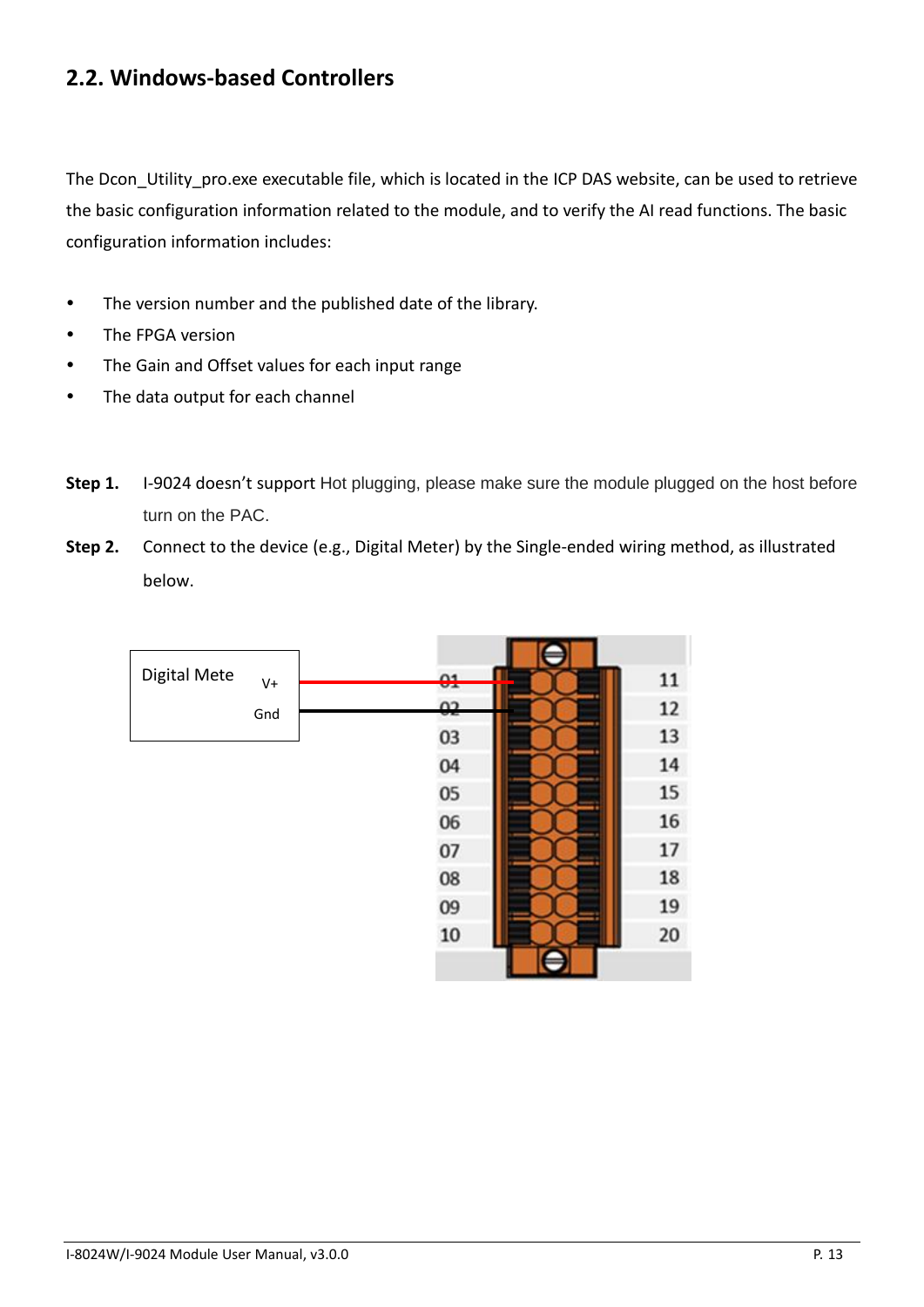**Step 3.** Executed the Dcon utility pro.exe on the controller, and then verify that the basic information and the data output to the Digital Meter, as indicated in the diagram below:

| frmI8024W            |      |                             |                            |         |
|----------------------|------|-----------------------------|----------------------------|---------|
| I-8024W Slot Index   |      | 1                           |                            |         |
|                      |      | Basic Information   AO Test |                            |         |
| Library Version 3006 |      |                             |                            | Refresh |
| Firmware             |      | 2                           |                            | Save    |
| CH: 0                | VMax | 16297                       | <b>VMin</b>                | 83      |
| CH: 1                | VMax | 16298                       | <b>VMin</b>                | 82      |
| CH: 2                | VMax | 16296                       | VMin                       | 82      |
| CH: 3                | VMax | 16297                       | <b>VMin</b>                | 82      |
| CH: 0                | IMax | 15991                       | <b>IMin</b>                | 8191    |
|                      | IMax | 15982                       |                            | 8191    |
| CH: 1<br>CH: 2       | IMax | 15965                       | <b>IMin</b><br><b>IMin</b> | 8191    |
| CH: 3                | IMax | 16007                       | <b>IMin</b>                | 8191    |
|                      |      |                             |                            |         |
|                      |      |                             |                            |         |
|                      |      |                             |                            |         |
|                      |      |                             |                            |         |
|                      |      |                             |                            |         |
|                      |      |                             |                            |         |
|                      |      |                             |                            |         |

### **Read the FPGA version information and the Gain and Offset values for each channel.**

### **Read the AO information for each channel and check output Value**



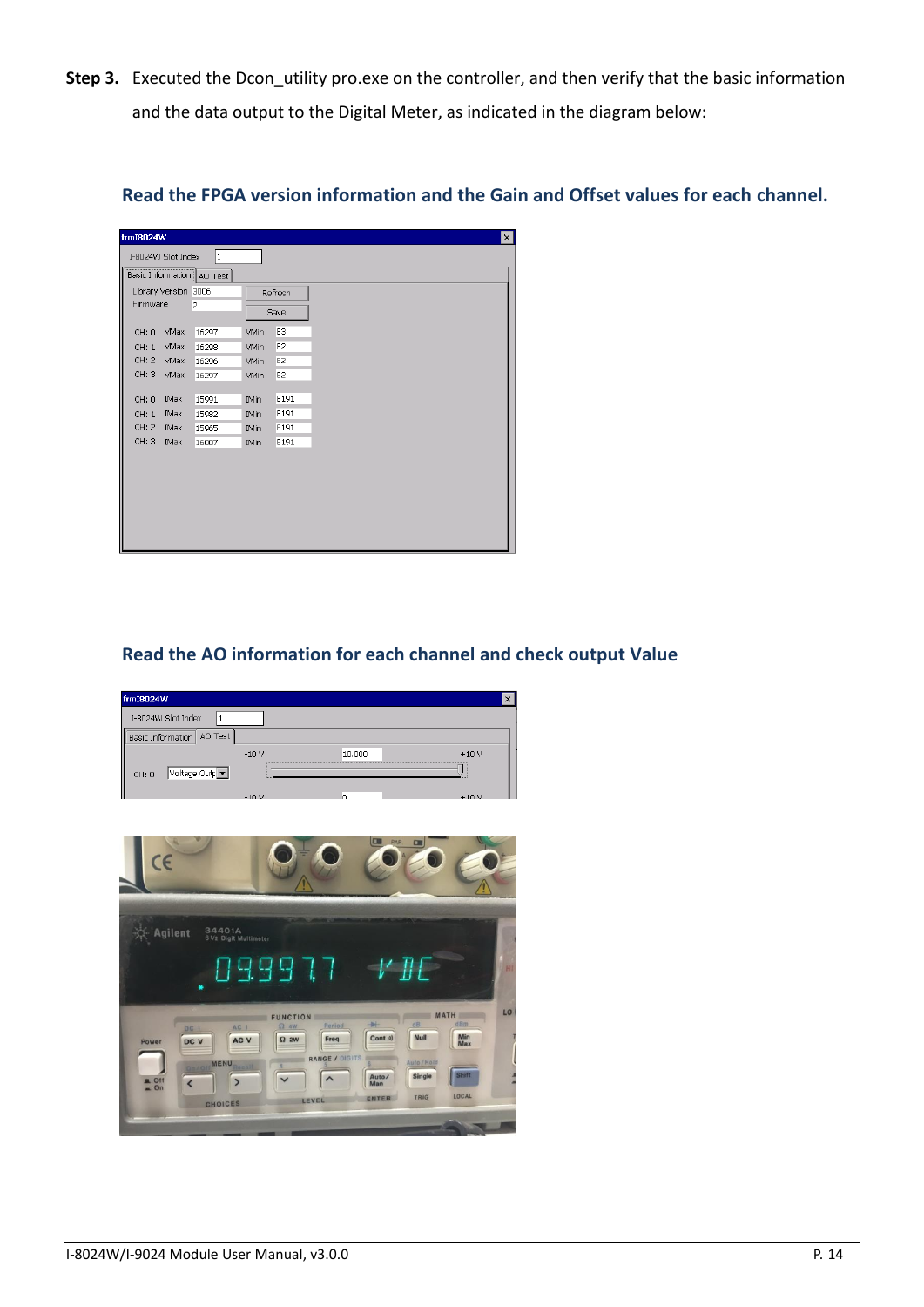# <span id="page-14-0"></span>**3. Demo Program**

ICP DAS provides a range of demo programs for different platforms that can be used to verify the functions of the module. The source code contained in these programs can also be reused in your own custom programs if needed. The following is a list of the locations where both the demo programs and associated libraries can be found on either the ICP DAS web site or the enclosed CD.

| <b>Platform</b>        | <b>Location</b>                                                          |  |  |  |
|------------------------|--------------------------------------------------------------------------|--|--|--|
| <b>For Windows CE5</b> |                                                                          |  |  |  |
|                        | CD:\napdos\wp-8x4x ce50\sdk\IO Modules or                                |  |  |  |
| Library                | ftp://ftp.icpdas.com/pub/cd/winpac/napdos/wp-8x4x_ce50/sdk/io_modules/   |  |  |  |
|                        | eVC Demo:                                                                |  |  |  |
|                        | CD:\napdos\wp-8x4x ce50\Demo\WinPAC\eVC\IO\Local or                      |  |  |  |
|                        | ftp://ftp.icpdas.com/pub/cd/winpac/napdos/wp-8x4x_ce50/demo/winpac/evc/i |  |  |  |
| Demo                   | o/local/                                                                 |  |  |  |
|                        | C# Demo:                                                                 |  |  |  |
|                        | CD:\napdos\wp-8x4x ce50\Demo\WinPAC\C#\IO\Local or                       |  |  |  |
|                        | ftp://ftp.icpdas.com/pub/cd/winpac/napdos/wp-8x4x_ce50/demo/winpac/c%23  |  |  |  |
|                        | /io/local/                                                               |  |  |  |
| <b>For WP-9000</b>     |                                                                          |  |  |  |
|                        | CD:\WinPAC AM335x\wp-9000\SDK\IO Modules                                 |  |  |  |
| Library                | ftp://ftp.icpdas.com/pub/cd/winpac_am335x/wp-9000/sdk/io_modules/        |  |  |  |
|                        | <b>VC2008 Demo:</b>                                                      |  |  |  |
|                        | CD:\WinPAC AM335x\wp-9000\demo\PAC\Vc2008\IO\Local                       |  |  |  |
|                        | ftp://ftp.icpdas.com/pub/cd/winpac_am335x/wp-9000/demo/pac/vc2008/io/loc |  |  |  |
| Demo                   | al/                                                                      |  |  |  |
|                        | C# Demo:                                                                 |  |  |  |
|                        | CD:\WinPAC AM335x\wp-9000\demo\PAC\C#\IO\Local                           |  |  |  |
|                        | ftp://ftp.icpdas.com/pub/cd/winpac_am335x/wp-9000/demo/pac/c%23/io/local |  |  |  |
|                        |                                                                          |  |  |  |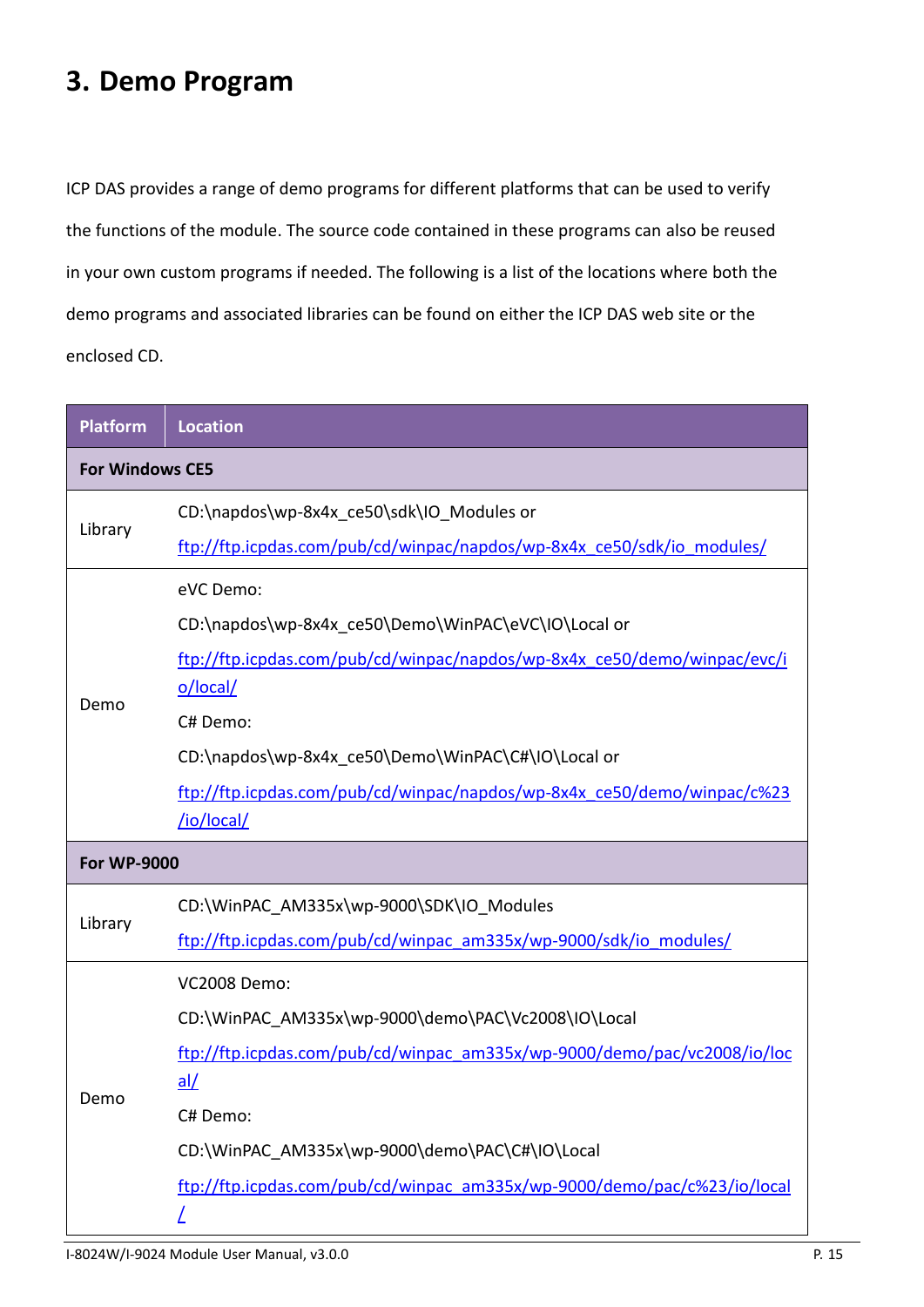| <b>For XP-8000-CE6</b> |                                                                                        |  |  |
|------------------------|----------------------------------------------------------------------------------------|--|--|
|                        | CD:\SDK\Special IO                                                                     |  |  |
| Library                | ftp://ftp.icpdas.com/pub/cd/xp-8000-ce6/sdk/special io/                                |  |  |
|                        | <b>VC2005 Demo:</b>                                                                    |  |  |
|                        | CD:\Demo\XPAC\VC2005\IO\Local                                                          |  |  |
|                        | ftp://ftp.icpdas.com/pub/cd/xp-8000-ce6/demo/xpac/vc2005/io/local/                     |  |  |
| Demo                   | C# Demo:                                                                               |  |  |
|                        | CD:\Demo\XPAC\C#\IO\Local                                                              |  |  |
|                        | ftp://ftp.icpdas.com/pub/cd/xp-8000-ce6/demo/xpac/c%23/io/local/                       |  |  |
|                        | For XP-8000-Atom-CE6                                                                   |  |  |
|                        | CD:\SDK\Special IO                                                                     |  |  |
| Library                | ftp://ftp.icpdas.com/pub/cd/xpac-atom-ce6/sdk/special io/                              |  |  |
|                        | <b>VC2005 Demo:</b>                                                                    |  |  |
|                        | CD:\Demo\XPAC\VC2005\IO\Local                                                          |  |  |
|                        | ftp://ftp.icpdas.com/pub/cd/xpac-atom-ce6/demo/xpac/vc2005/io/local/                   |  |  |
| Demo                   | C# Demo:                                                                               |  |  |
|                        | CD:\Demo\XPAC\C#\IO\Local                                                              |  |  |
|                        | ftp://ftp.icpdas.com/pub/cd/xpac-atom-ce6/demo/xpac/c%23/io/local/                     |  |  |
| For XP-8000-CE6        |                                                                                        |  |  |
|                        | CD:\SDK\IO                                                                             |  |  |
| Library                | ftp://ftp.icpdas.com/pub/cd/xp-8000/sdk/io/                                            |  |  |
|                        | <b>VC2005 Demo:</b>                                                                    |  |  |
|                        | CD:\Demo \XPAC \VC2005\IO\Local                                                        |  |  |
| Demo                   | ftp://ftp.icpdas.com/pub/cd/xp-8000/demo/pacsdk/vc/io/local/                           |  |  |
|                        | CD:\Demo \XPAC\C#\IO\Local                                                             |  |  |
|                        | ftp://ftp.icpdas.com/pub/cd/xp-8000/demo/pacsdk/csharp.net/io/local/window<br>s forms/ |  |  |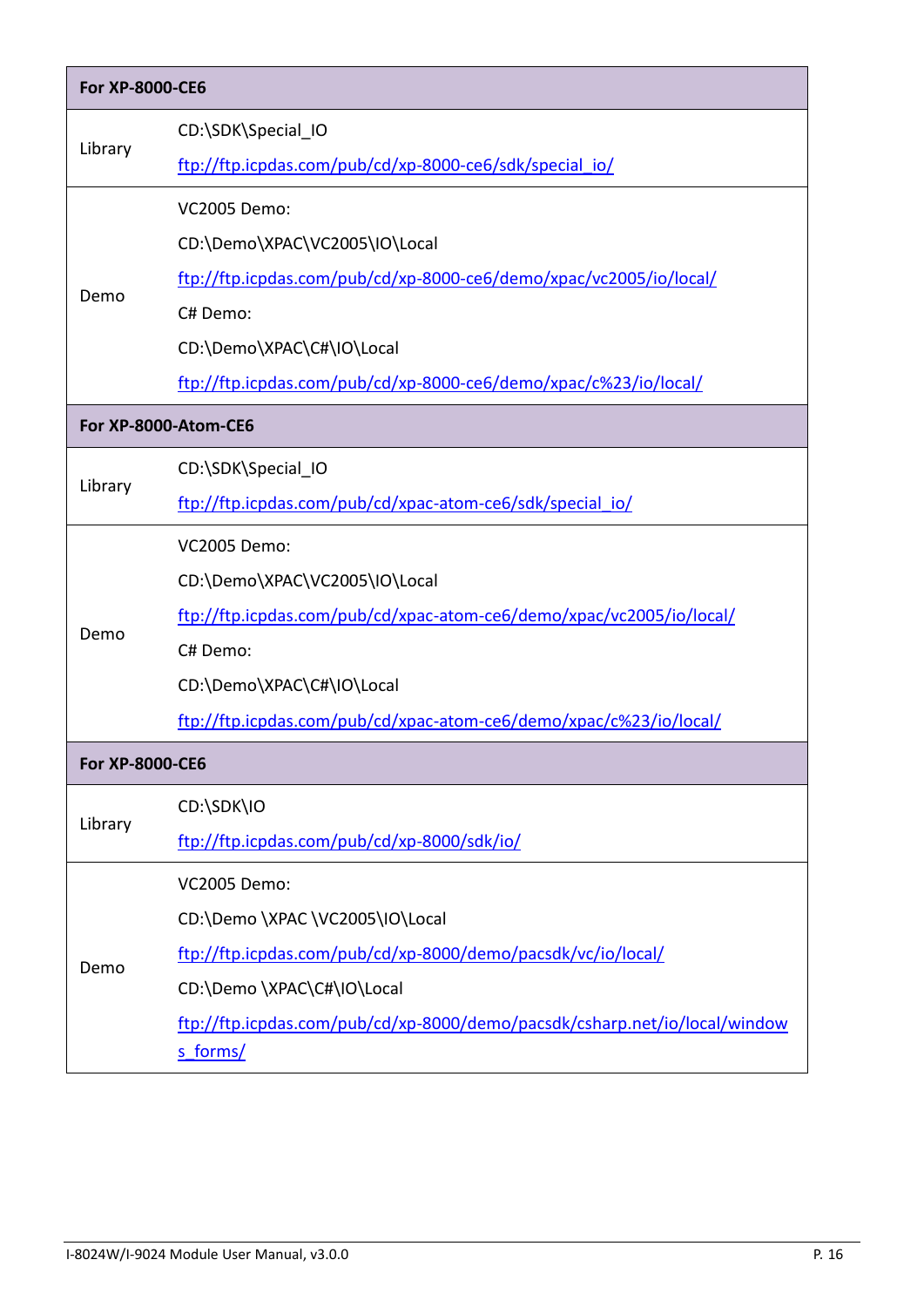| For XP-8000-Atom |                                                                              |  |  |  |
|------------------|------------------------------------------------------------------------------|--|--|--|
|                  | CD:\SDK\IO                                                                   |  |  |  |
| Library          | ftp://ftp.icpdas.com/pub/cd/xpac-atom/sdk/io/                                |  |  |  |
|                  | VC Demo:                                                                     |  |  |  |
|                  | CD:\Demo \pacsdk \vc\IO\Local                                                |  |  |  |
|                  | ftp://ftp.icpdas.com/pub/cd/xpac-atom/demo/pacsdk/vc/io/local/               |  |  |  |
| Demo             | C# Demo:                                                                     |  |  |  |
|                  | CD:\Demo \pacsdk\csharp.net\IO\Local\windows forms                           |  |  |  |
|                  | ftp://ftp.icpdas.com/pub/cd/xpac-atom/demo/pacsdk/csharp.net/io/local/windo  |  |  |  |
|                  | ws forms/                                                                    |  |  |  |
|                  | For ippc-WES7                                                                |  |  |  |
|                  | CD:\ippc-wes7\sdk\IO                                                         |  |  |  |
| Library          | ftp://ftp.icpdas.com/pub/cd/ippc-wes7/sdk/io/                                |  |  |  |
|                  | VC Demo:                                                                     |  |  |  |
|                  | CD:\ippc-wes7\demo\pacsdk\vc\io\local\io-8k                                  |  |  |  |
| Demo             | ftp://ftp.icpdas.com/pub/cd/ippc-wes7/demo/pacsdk/vc/io/local/io-8k/         |  |  |  |
| io-8k            | C# Demo:                                                                     |  |  |  |
|                  | CD:\ippc-wes7\demo\pacsdk\csharp.net\io\local\io-8k                          |  |  |  |
|                  | ftp://ftp.icpdas.com/pub/cd/ippc-wes7/demo/pacsdk/csharp.net/io/local/io-8k/ |  |  |  |
|                  | VC Demo:                                                                     |  |  |  |
|                  | CD:\ippc-wes7\demo\pacsdk\vc\io\local\io-9k                                  |  |  |  |
| Demo             | ftp://ftp.icpdas.com/pub/cd/ippc-wes7/demo/pacsdk/vc/io/local/io-9k/         |  |  |  |
| io-9k            | C# Demo:                                                                     |  |  |  |
|                  | CD:\ippc-wes7\demo\pacsdk\csharp.net\io\local\io-9k                          |  |  |  |
|                  | ftp://ftp.icpdas.com/pub/cd/ippc-wes7/demo/pacsdk/csharp.net/io/local/io-9k/ |  |  |  |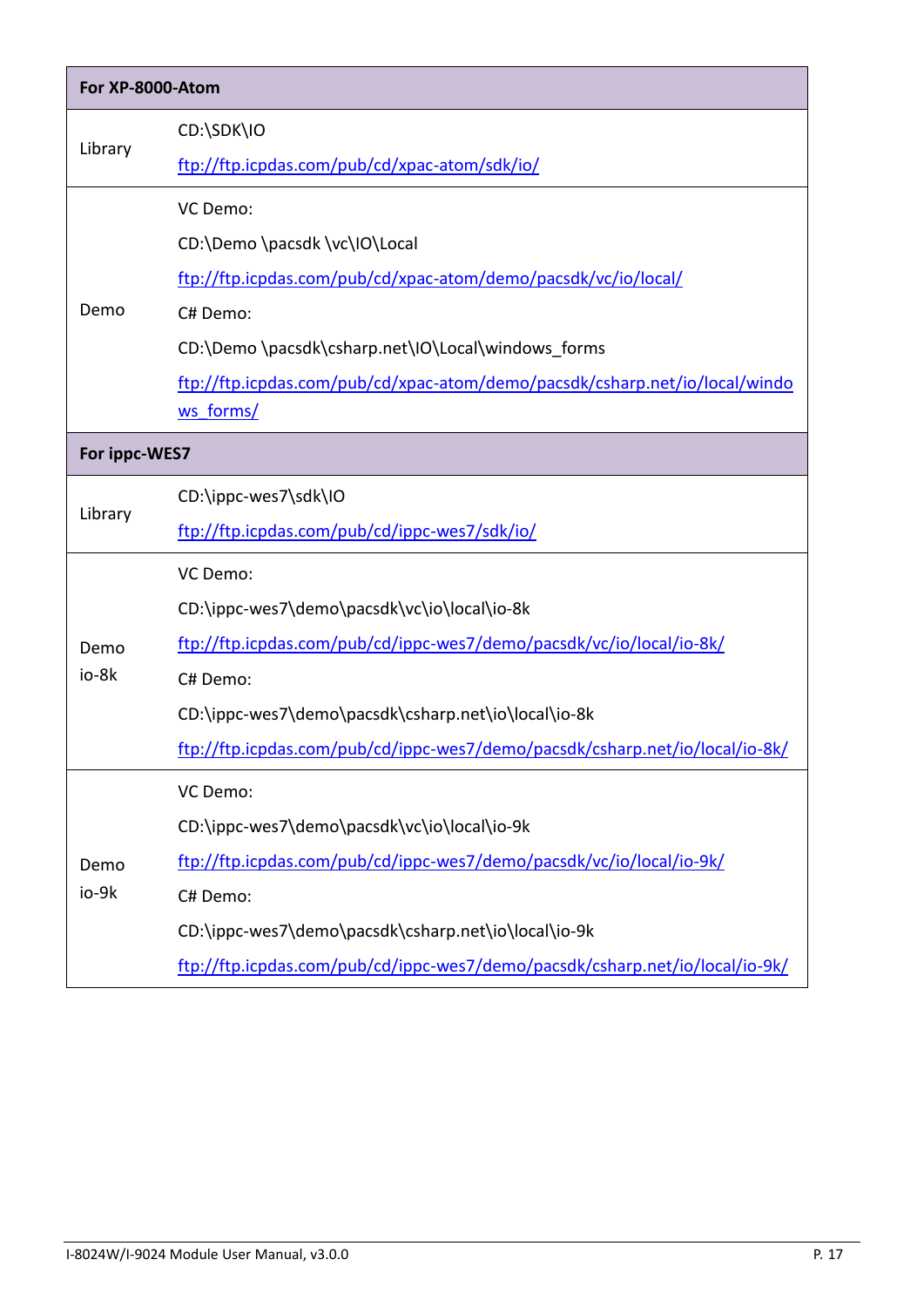| For I-8000    |                                                                                                                                                               |  |
|---------------|---------------------------------------------------------------------------------------------------------------------------------------------------------------|--|
| Library       | CD:\Napdos\8000\841x881x\demo\Lib or<br>ftp://ftp.icpdas.com/pub/cd/8000cd/napdos/8000/841x881x/demo/lib/                                                     |  |
| Demo          | CD:\Napdos\8000\841x881x\demo\IO in Slot or<br>ftp://ftp.icpdas.com/pub/cd/8000cd/napdos/8000/841x881x/demo/io in slot/                                       |  |
| For iPAC-8000 |                                                                                                                                                               |  |
| Library       | CD:\Napdos\iPAC8000\Demo\Basic\iP-84x1 iP-88x1\Lib or<br>ftp://ftp.icpdas.com/pub/cd/8000cd/napdos/ipac8000/demo/basic/ip-84x1_ip-8<br>8x1/lib/               |  |
| Demo          | CD:\Napdos\iPAC8000\Demo\Basic\iP-84x1_iP-88x1\IO_in_Slot or<br>ftp://ftp.icpdas.com/pub/cd/8000cd/napdos/ipac8000/demo/basic/ip-84x1 ip-8<br>8x1/io in slot/ |  |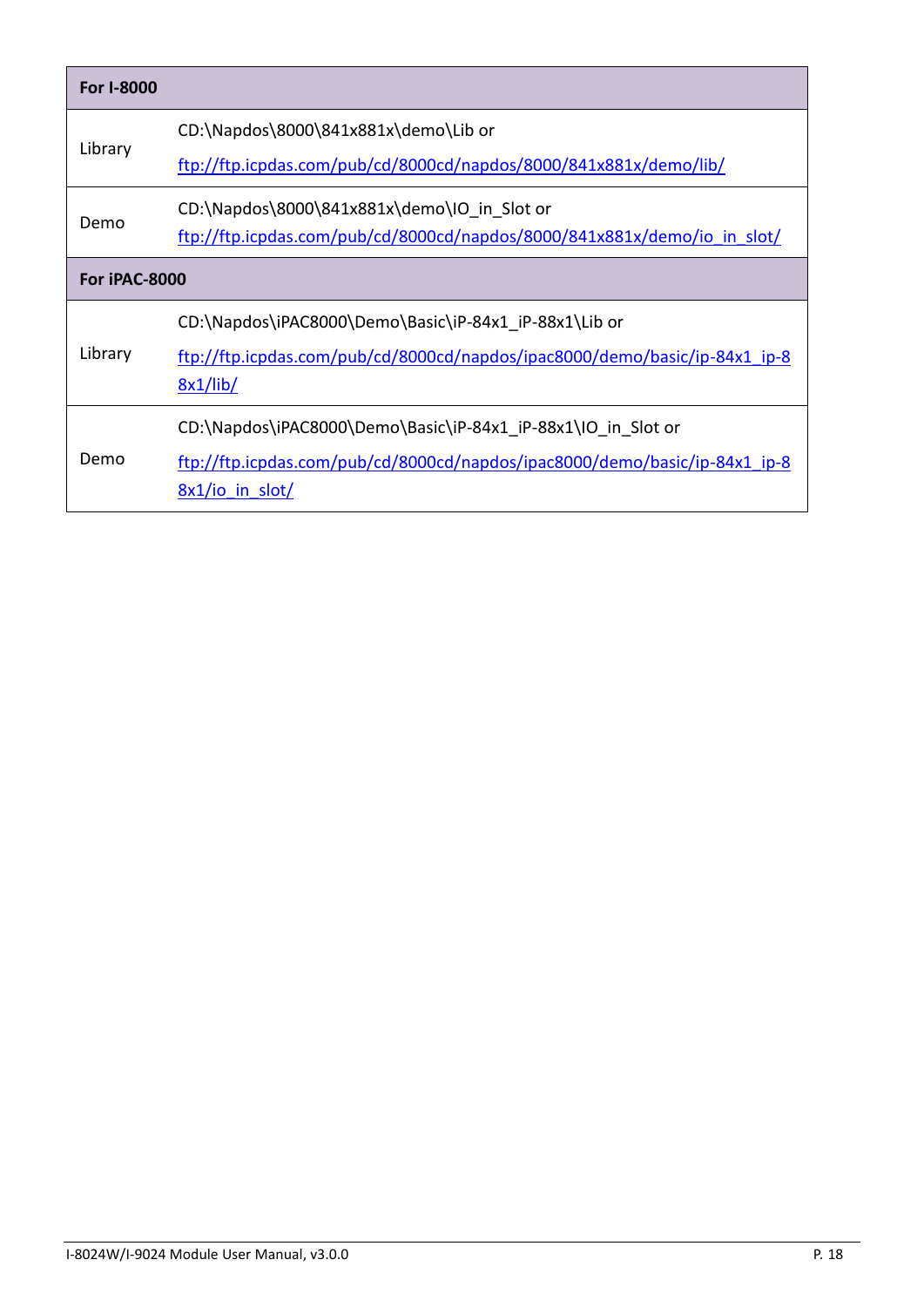# <span id="page-18-0"></span>**4. API References**

### **API naming table**

The following table describes the platforms and in which the product series included and the different part of function name.

| <b>Platform</b>            | <b>Product included</b>                                         | <b>API prefix characters</b>   |
|----------------------------|-----------------------------------------------------------------|--------------------------------|
| Windows CE5<br>Windows CE6 | WP-8000 series<br>XP-8000-CE6 series<br>XP-8000-Atom-CE6 series | "pac_i8024W_ "+ function name  |
| Windows CE7                | WP-8000 series<br>WP-9000-CE7 series                            | "pac_i8024W_ "+ function name  |
| <b>WES</b>                 | XP-8000 series<br>XP-8000-Atom series                           | "pac $i8024W$ "+ function name |
| WES7                       | XP-8000-WES7 series<br>XP-9000 series                           | "pac $i8024W$ "+ function name |
| MiniOS7                    | I-8000 series<br>iPAC-8000 series                               | "i8024W $"$ + function name    |
| Linux                      | LinPAC-8000 series<br>LinPAC-9000 series                        | "i8024W " + function name      |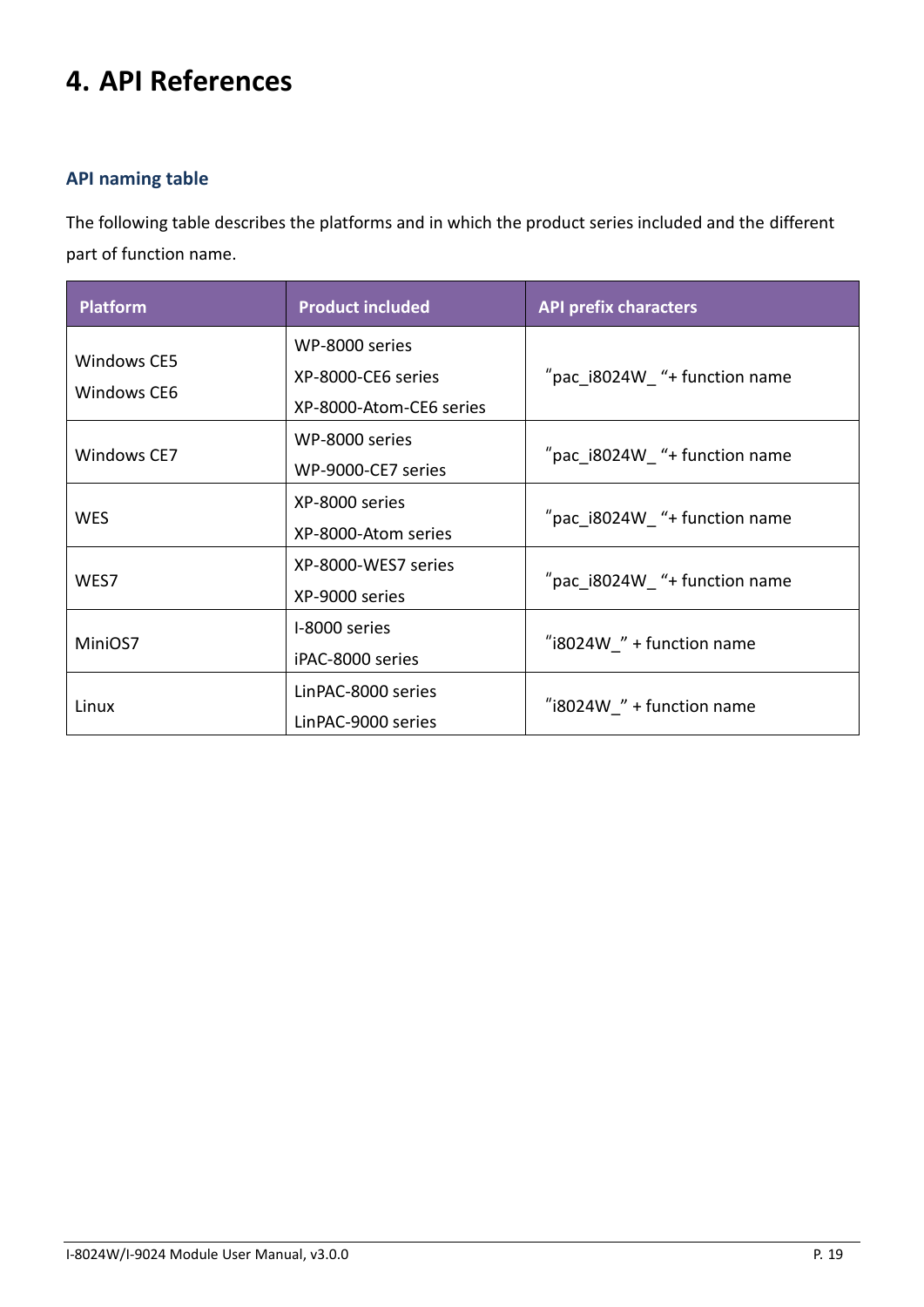The following table lists the functions provided in pac\_8024W.lib for Windows platform.

| <b>Function for MiniOS7</b> | <b>Function for Windows</b> | <b>Description</b>                                   |
|-----------------------------|-----------------------------|------------------------------------------------------|
| 18024W Initial              | pac i8024W_Initial          | Used to initialize the module                        |
| 18024W VoltageOut           | pac i8024W VoltageO         | This function makes I-8024W/I-9024 modules to        |
|                             | ut                          | output the voltage of specified floating-point value |
|                             |                             | in the specified channel and slot.                   |
| 18024W_CurrentOut           | pac_i8024W_CurrentO         | This function makes I-8024W/I-9024 modules to        |
|                             | ut                          | output the current of specified floating-point value |
|                             |                             | in the specified channel and slot.                   |
| 18024W VoltageOut           | pac i8024W VoltageO         | This function makes I-8024WI-9024 modules to         |
| Hex                         | ut Hex                      | output the specified voltage value in HEX format in  |
|                             |                             | the specified channel and slot.                      |
| 18024W CurrentOut           | pac i8024W CurrentO         | This function makes I-8024W/I-9024 modules to        |
| Hex                         | ut Hex                      | output the specified current value in HEX format in  |
|                             |                             | the specified channel and slot.                      |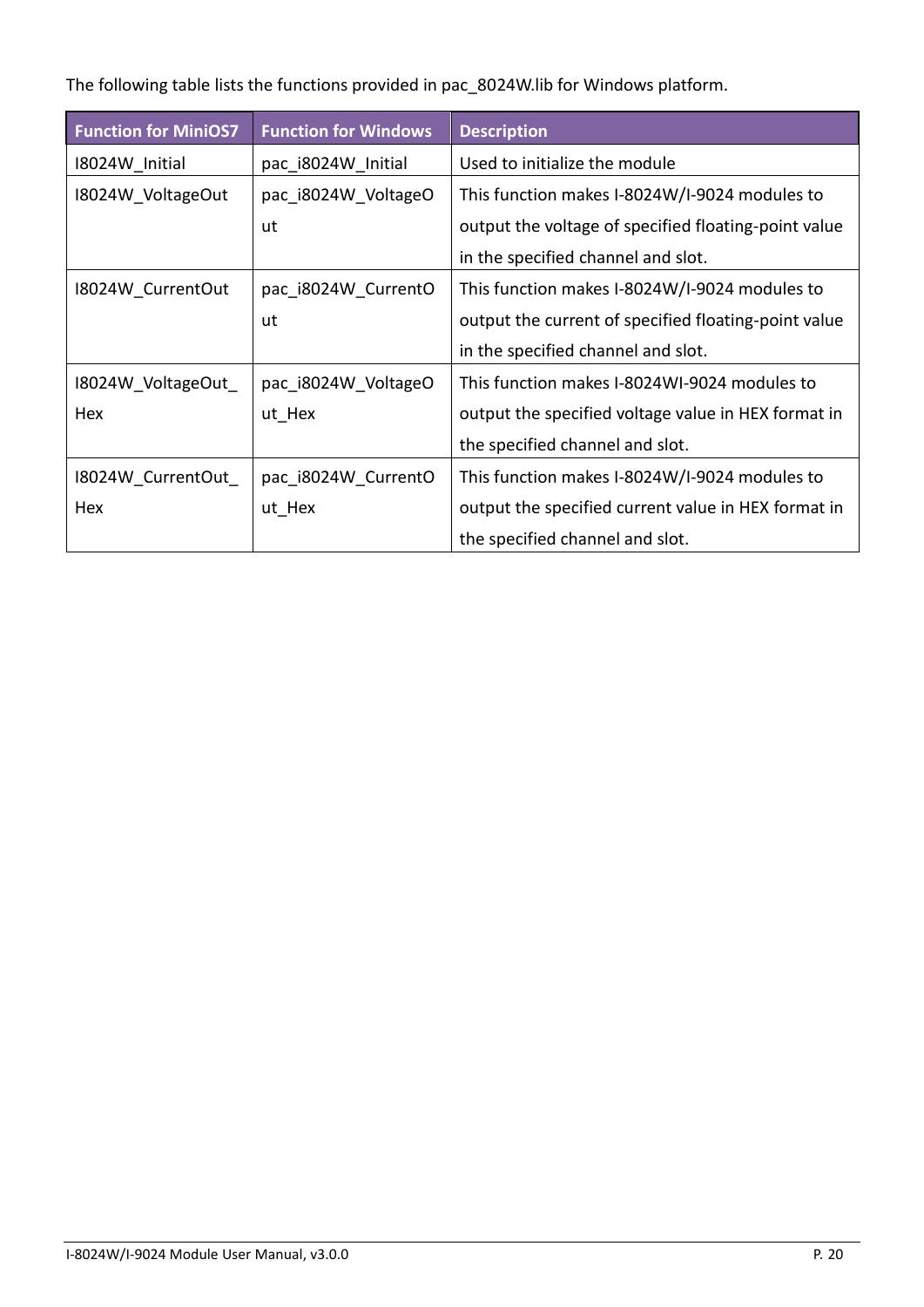# <span id="page-20-0"></span>**4.1. pac\_i8024W\_Initial**

This function is used to initialize the module, and must be called at least once before using any other function.

### **Syntax**

| <b>For MiniOS7</b>                           |
|----------------------------------------------|
| void I8024_Initial(<br>int Slot<br>$\vert$ ; |
|                                              |
| <b>For Windows</b>                           |
| short pac_i8024W_Initial(<br>int Slot        |

# **Parameters**

);

*slot [in]* 

specifies the slot number (0 - 7).

### **Return Values**

Refer to Appendix A: "Error Code" for more details.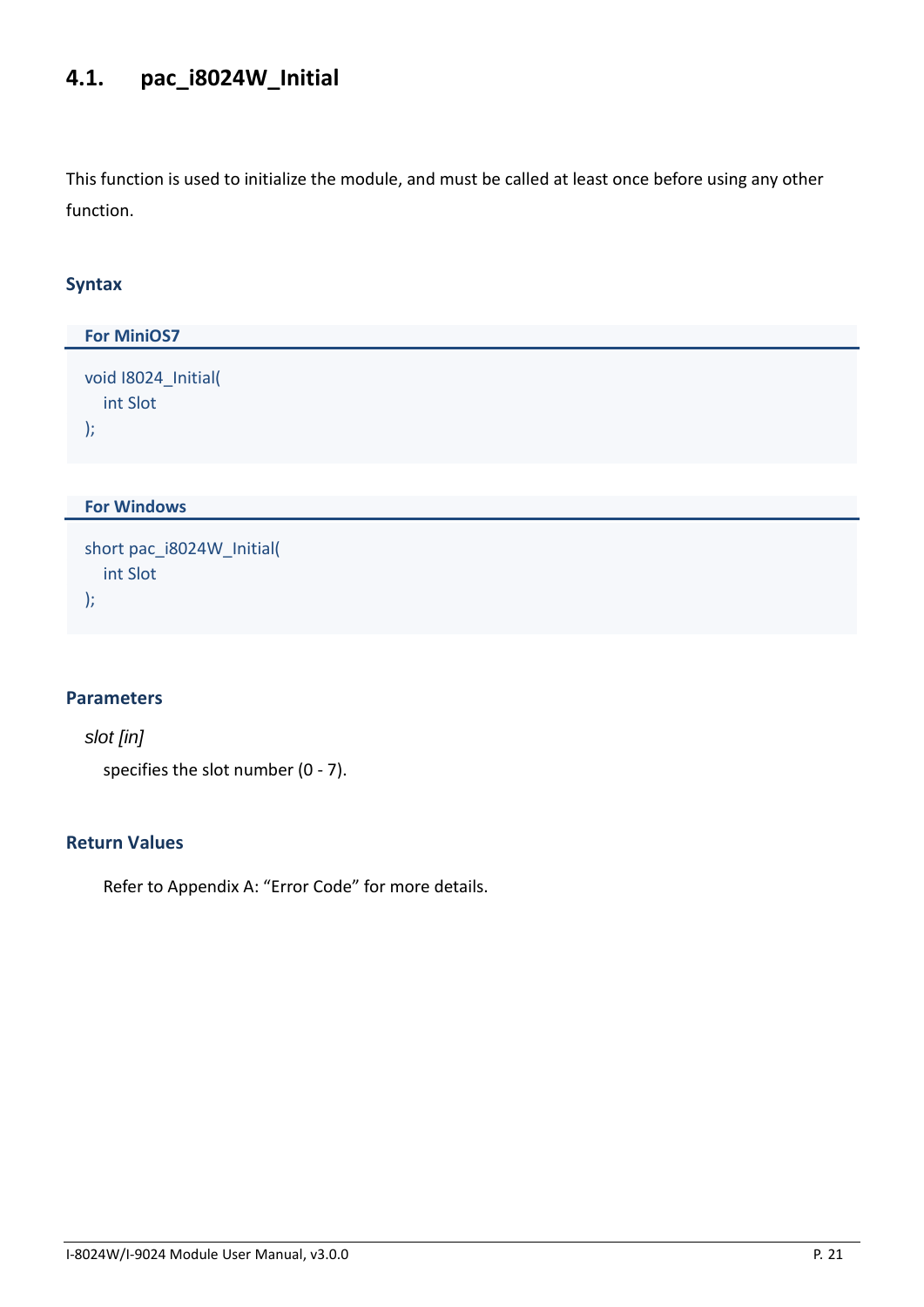## **Examples**

## **[C++]**

int slot; I8024W\_Init(slot);

# **[C#]**

int slot; pac8024W.Init(slot);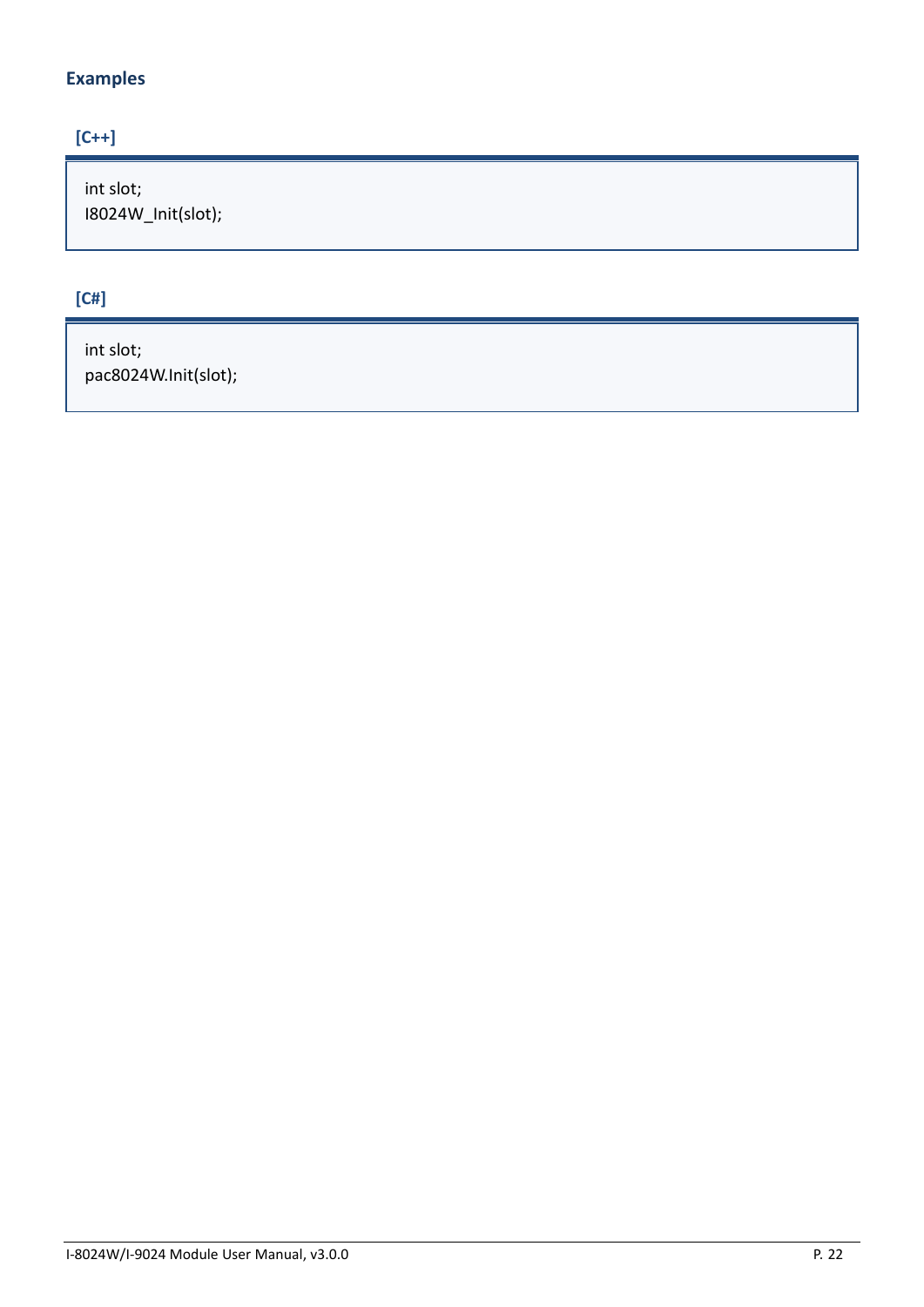# <span id="page-22-0"></span>**4.2. pac\_i8024W\_VoltageOut**

This function makes the module output a voltage value of specified floating-point.

### **Syntax**

```
For MiniOS7 
void I8024_VoltageOut(
  int slot,
  int ch,
  float fData
);
```
### **For Windows (CE and WES)**

```
void pac_i8024W_VoltageOut(
  int slot,
  int ch,
  float fData
);
```
### **Parameter**

```
slot [in]
```
specifies the slot number (0 - 7).

### *ch [in]*

Specifies the channel number( 0 to 3).

### *fData[in]*

Specifies the analog output value in float format (Voltage range: -10  $\sim$  +10V).

### **Return Values**

None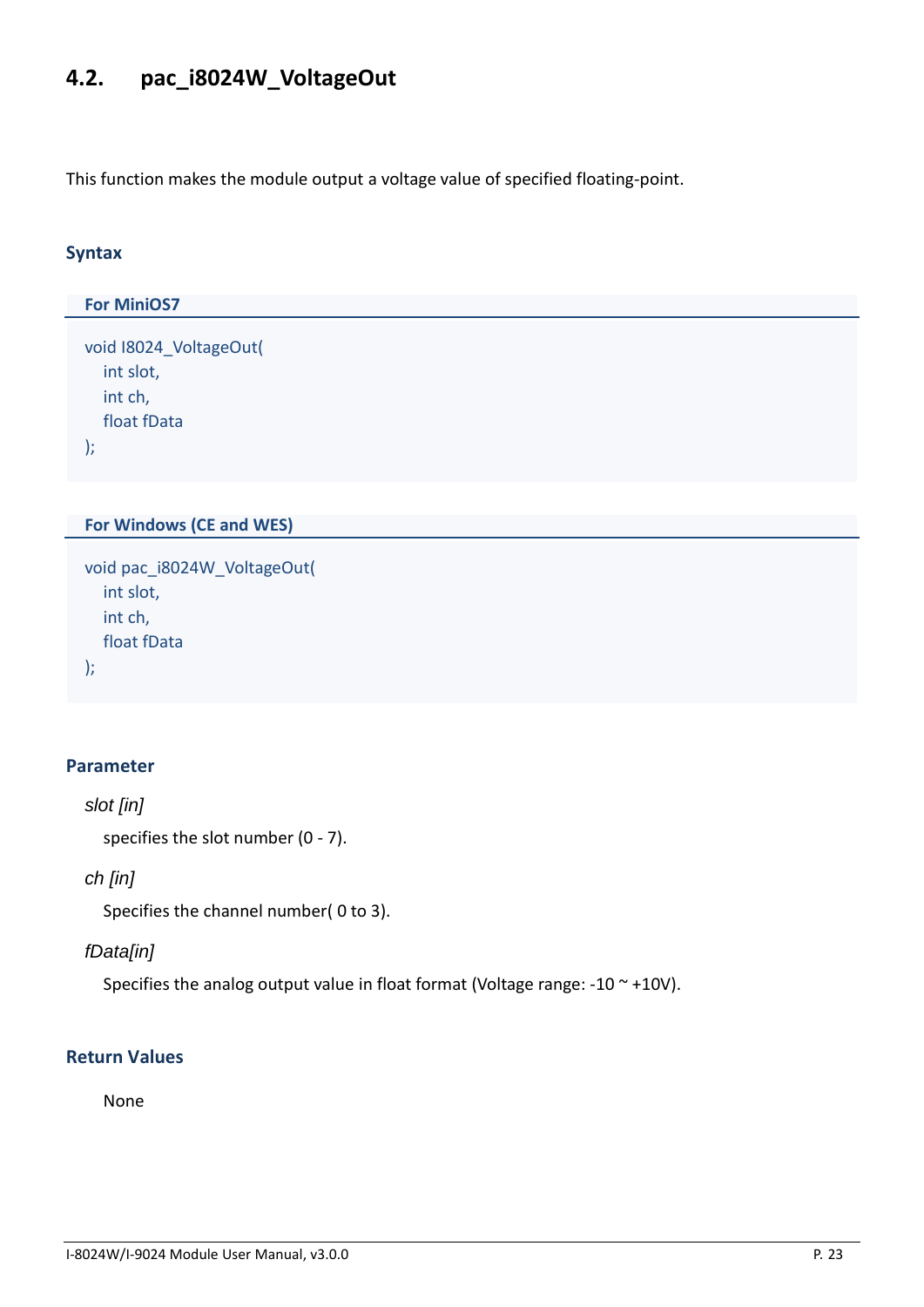## **Examples**

## **[C++]**

int slot , ch ; float data ; I8024\_VoltageOut(slot, ch, data);

### **[C#]**

int slot, ch; float data; pac8024W.VoltageOut(slot, ch, data);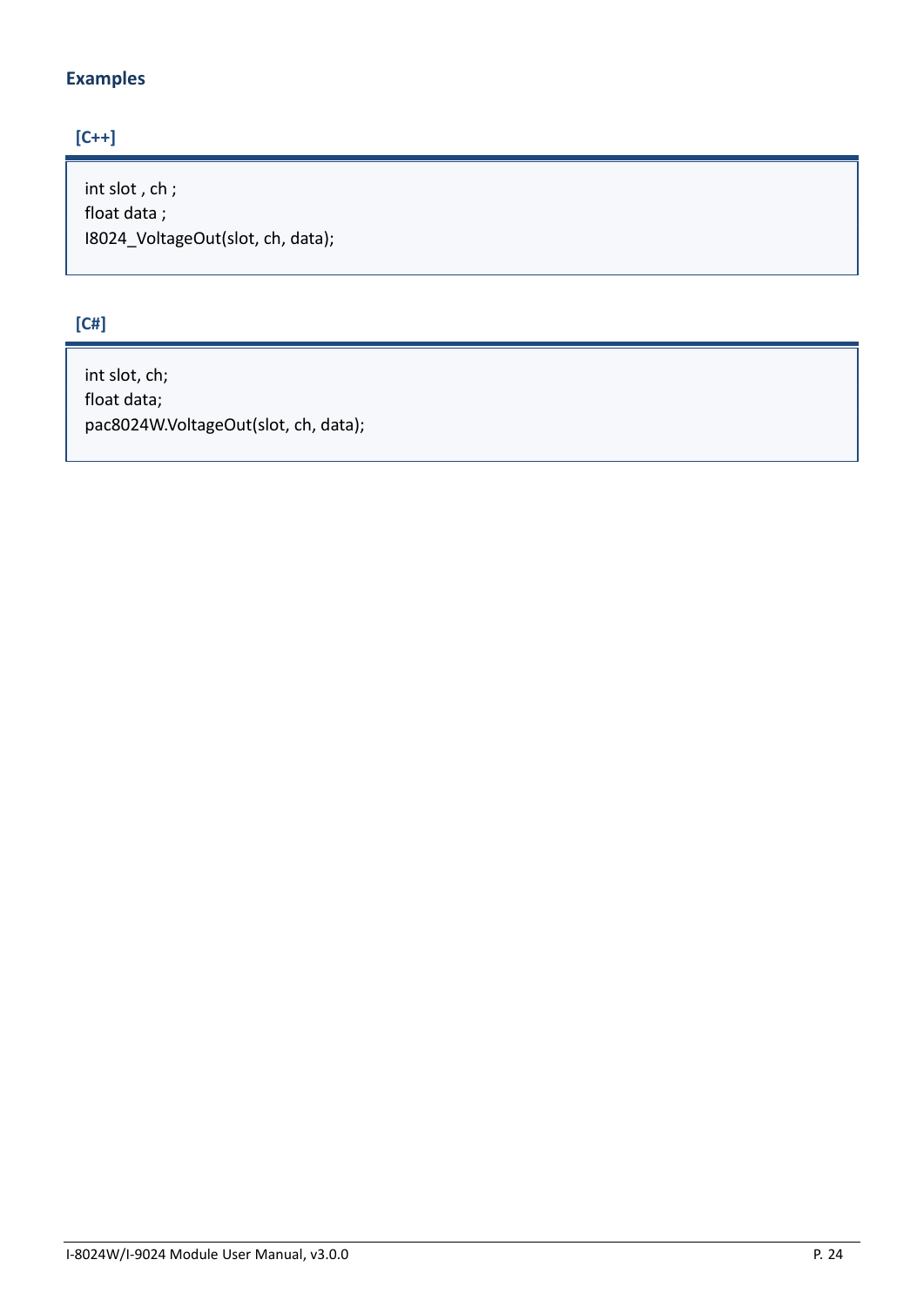# <span id="page-24-0"></span>**4.3. pac\_i8024W\_CurrentOut**

This function makes the module to output a current value of specified floating-point.

### **Syntax**

```
For MiniOS7 
void I8024_CurrentOut(
  int slot,
  int ch,
  float fData
);
```
### **For Windows (CE and WES)**

```
void pac_i8024W_CurrentOut(
  int slot,
  int ch,
  float fData
);
```
### **Parameter**

```
slot [in]
```
specifies the slot number (0 - 7).

### *ch [in]*

Specifies the channel number( 0 to 3).

### *fData[in]*

Specifies the analog output value in float format (Current range:  $0 \sim +20$  mA).

### **Return Values**

None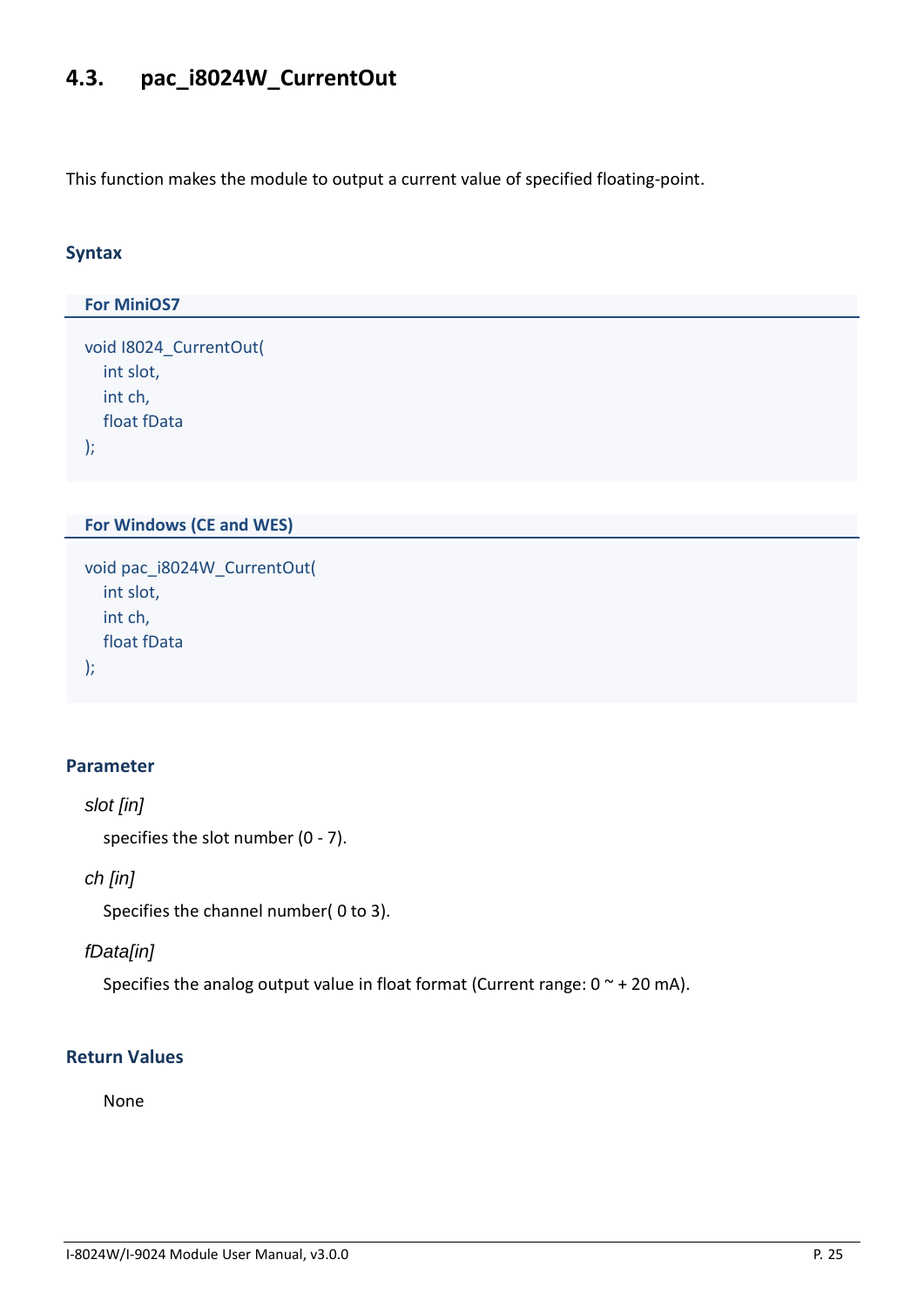## **Examples**

## **[C++]**

int slot , ch ; float data; I8024\_CurrentOut(slot, ch, data);

### **[C#]**

int slot, ch; float data; pac8024W.CurrentOut(slot, ch, data);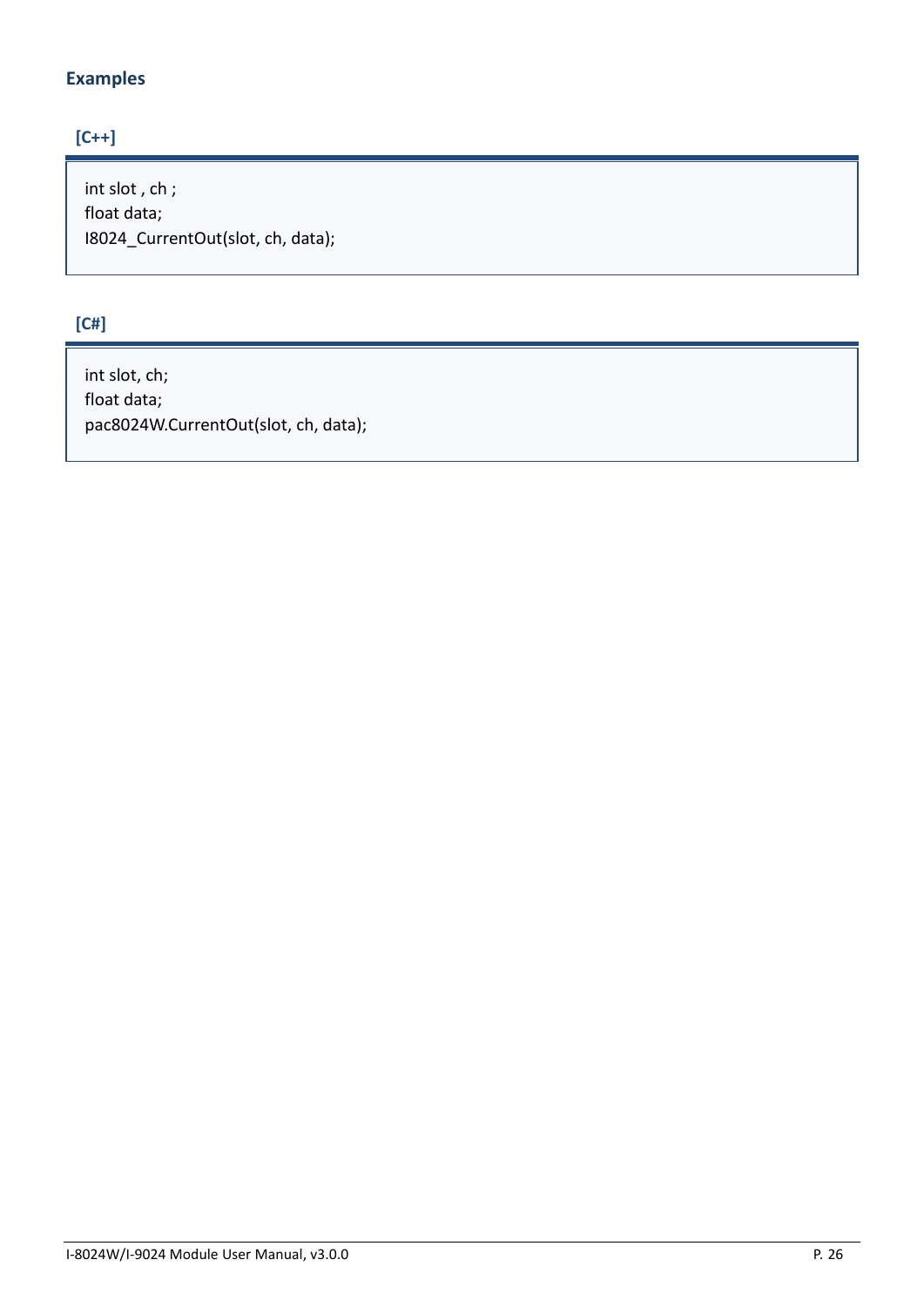# <span id="page-26-0"></span>**4.4. pac\_i8024W\_VoltageOut\_Hex**

This function makes the module to output the specified voltage value in HEX format.

### **Syntax**

# **For MiniOS7**  void I8024\_VoltageOut\_Hex( int slot, int ch, int hData );

### **For Windows (CE and WES)**

```
void pac_i8024W_VoltageOut_Hex(
  int slot,
  int ch,
  int hData
);
```
### **Parameter**

```
slot [in]
```
specifies the slot number (0 - 7).

### *ch [in]*

Specifies the channel number( 0 to 3).

### *hData [in]*

Specifies the analog output value in hexadecimal format (8000h ~ 7FFFh).

### **Return Values**

None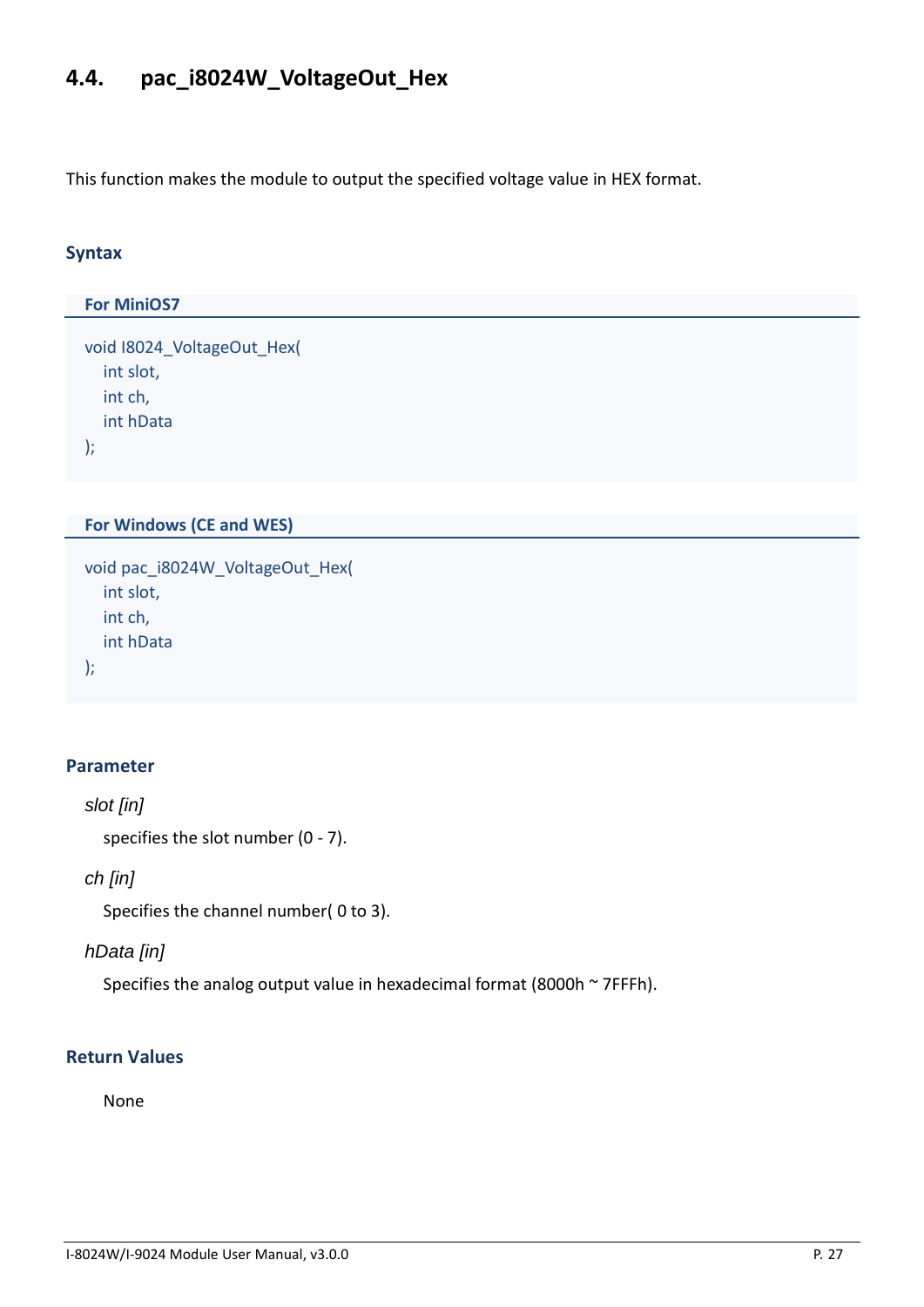## **Examples**

## **[C++]**

int slot, ch, data; I8024\_VoltageOut\_Hex(slot, ch, data);

# **[C#]**

int slot, ch, data; pac8024W.VoltageOut\_Hex (slot, ch, data);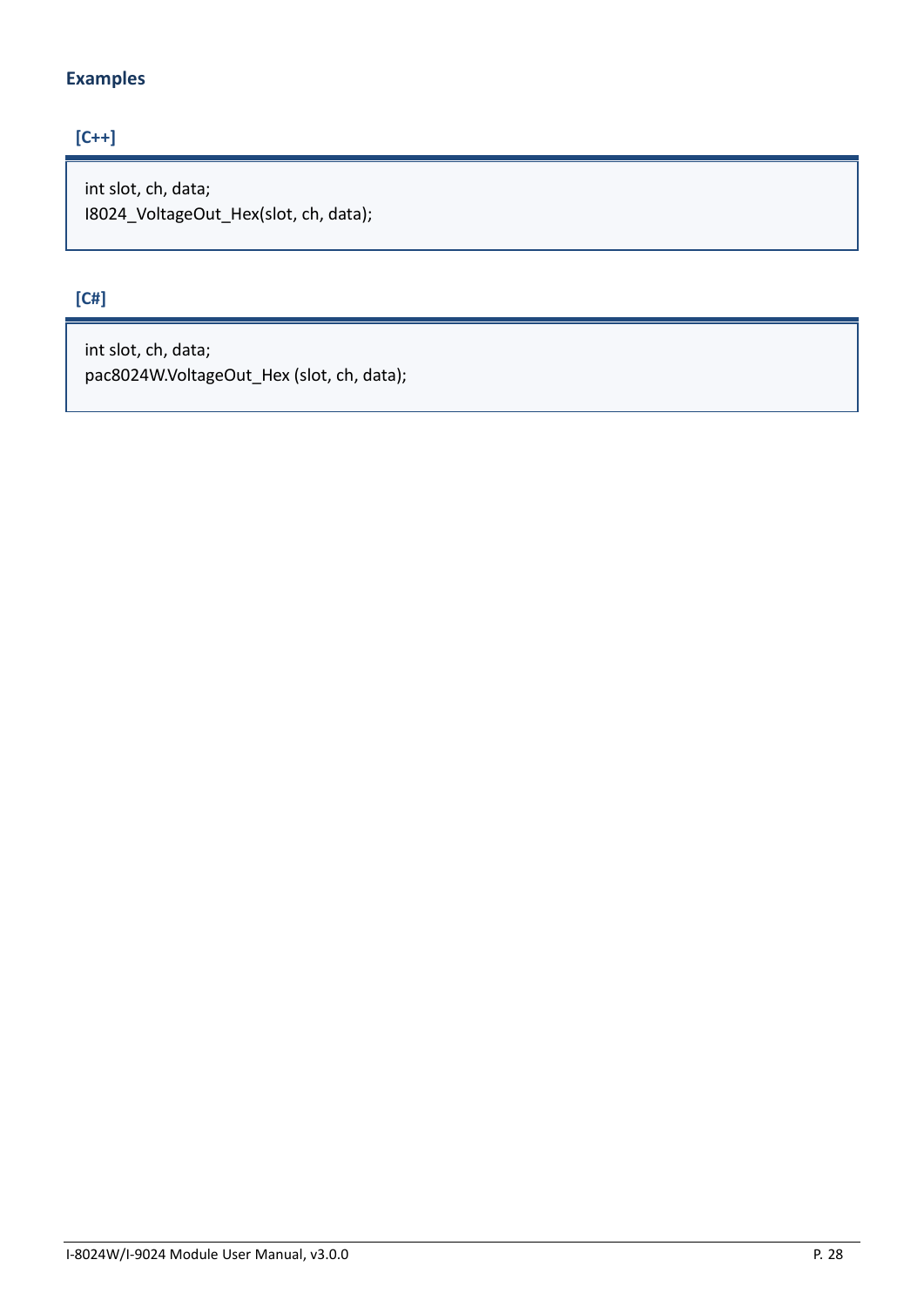# <span id="page-28-0"></span>**4.5. pac\_i8024W\_CurrentOut\_Hex**

This function makes the module to output the specified current value in HEX format.

#### **Syntax**

# **For MiniOS7**  void I8024\_CurrentOut\_Hex( int slot, int ch, int hData );

#### **For Windows (CE and WES)**

```
void pac_i8024W_CurrentOut_Hex(
  int slot,
  int ch,
  int hData
);
```
### **Parameter**

```
slot [in]
```
specifies the slot number (0 - 7).

### *ch [in]*

Specifies the channel number( 0 to 3).

### *data [in]*

Specifies the analog output value in hexadecimal format (0h  $\sim$  7FFFh).

### **Return Values**

None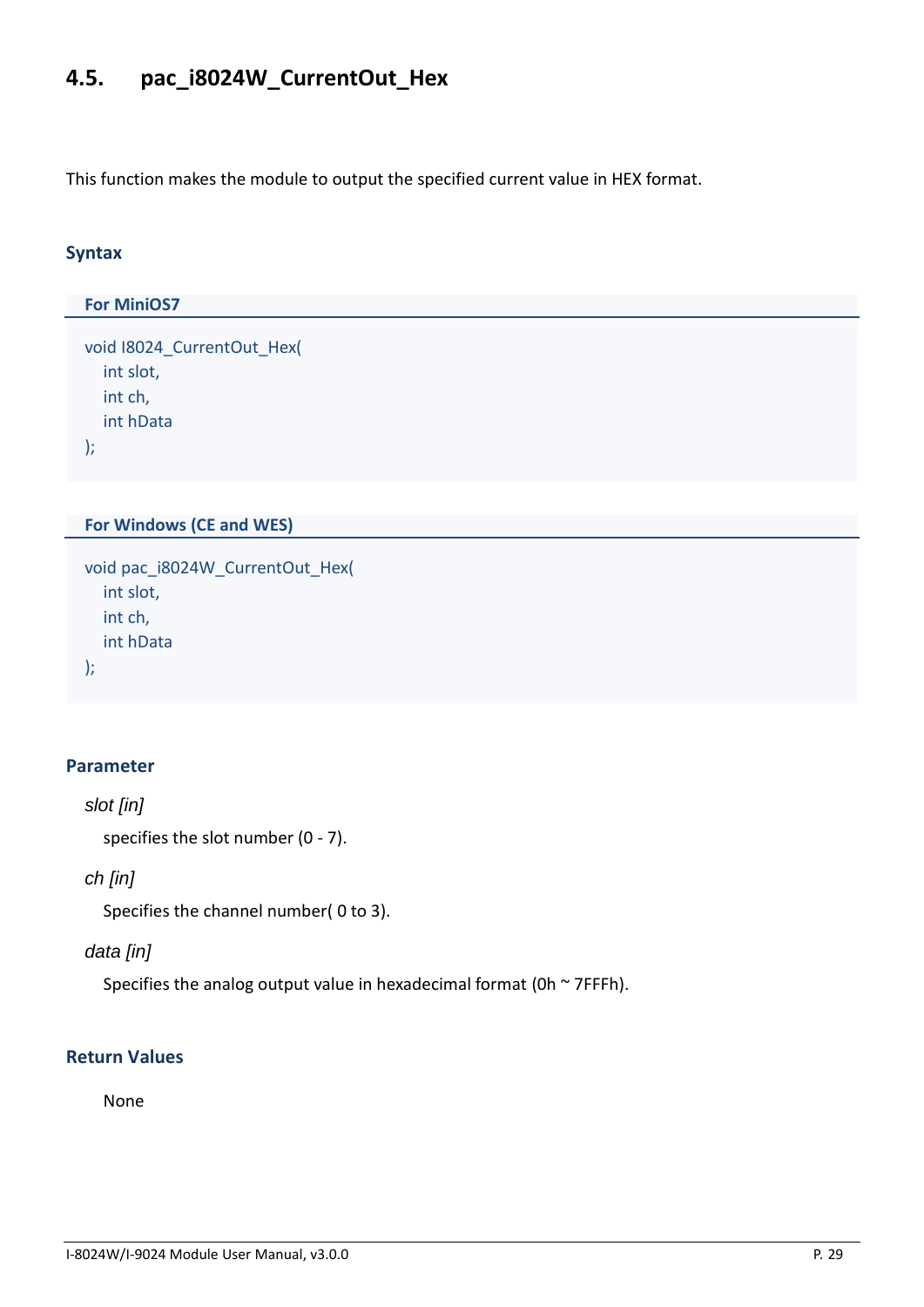## **Examples**

## **[C++]**

int slot, ch, data; I8024\_CurrentOut\_Hex(slot, ch, data);

# **[C#]**

int slot ,ch, data; pac8024W.CurrentOut\_Hex(slot, ch, data);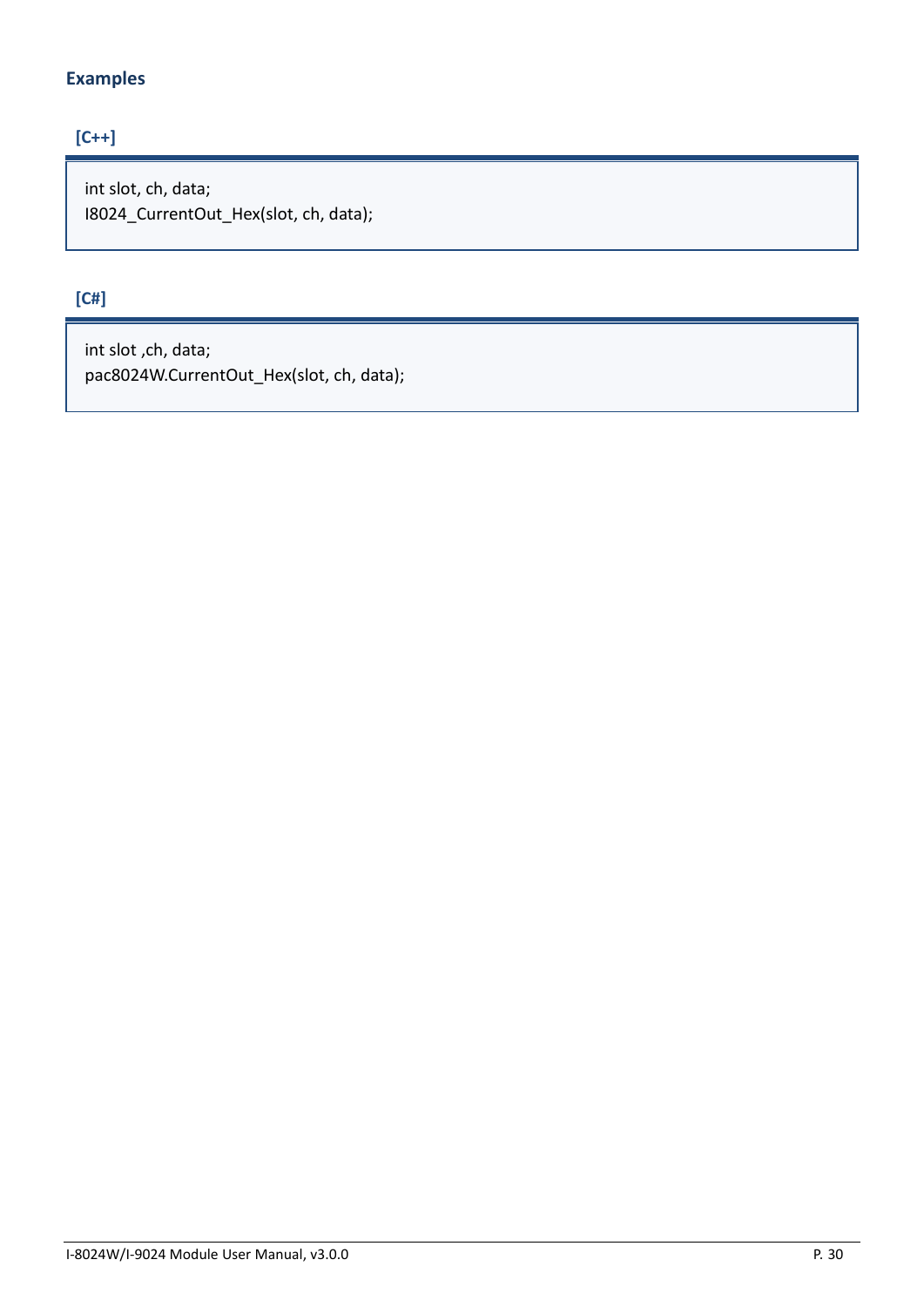# <span id="page-30-0"></span>**Appendix A. Error Code**

| <b>Error Code</b> | <b>Definition</b> | <b>Description</b>                            |
|-------------------|-------------------|-----------------------------------------------|
|                   | <b>NoError</b>    | This indicates that there have been no errors |
| -1                | <b>ID ERROR</b>   | There was a problem with the module ID        |